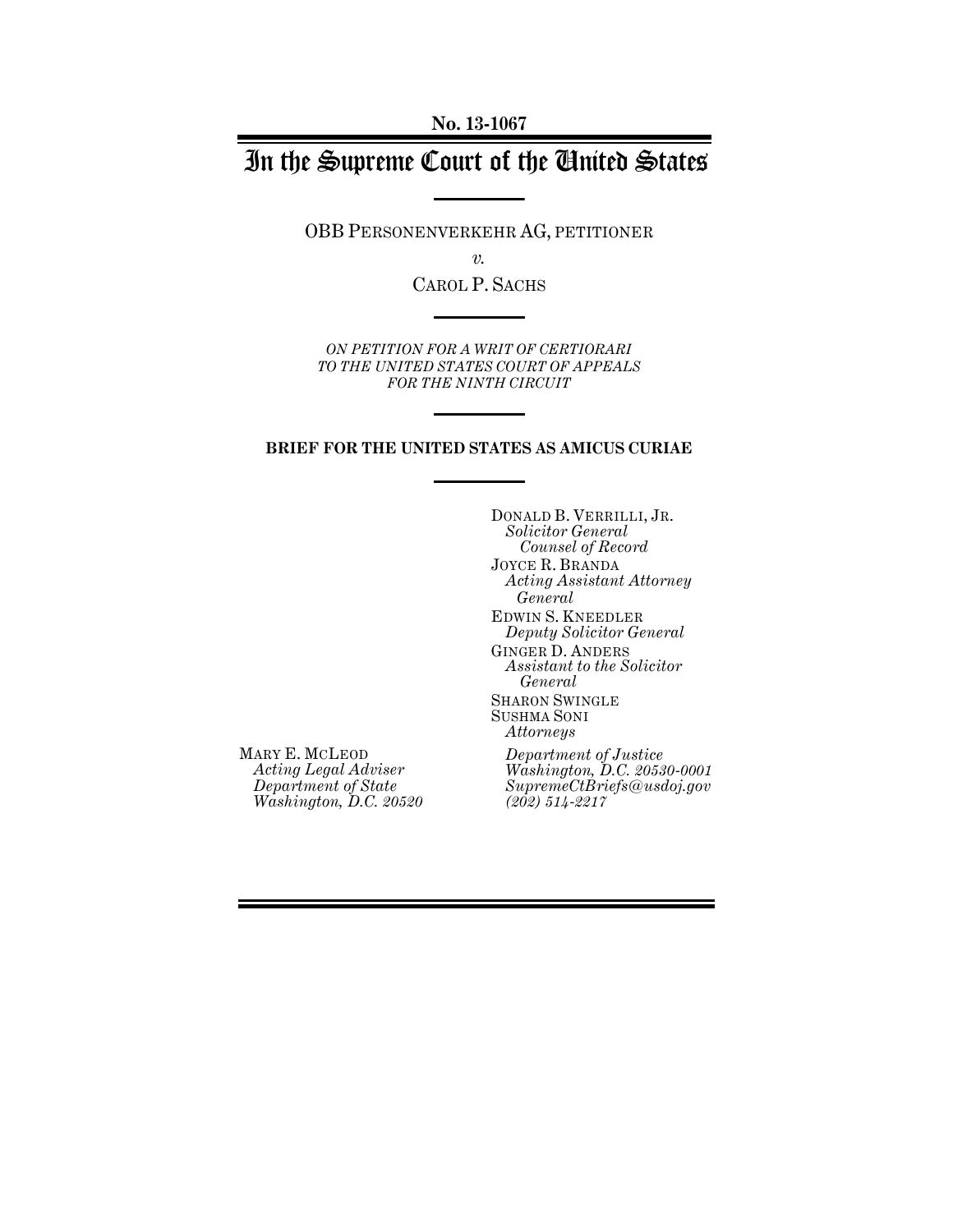The Foreign Sovereign Immunities Act of 1976, 28 U.S.C. 1330, 1602 *et seq.,* provides that foreign states and their instrumentalities are generally immune from suit in U.S. courts, subject to limited statutory exceptions. The commercial activity exception, 28 U.S.C. 1605(a)(2), gives U.S. courts jurisdiction over claims that are "based upon a commercial activity carried on in the United States by the foreign state." The questions presented are:

1. Whether the court of appeals correctly held that common-law agency principles may be used to determine whether the acts of a separate entity are attributable to a foreign state for purposes of Section 1605(a)(2).

2. Whether the court of appeals correctly held that respondent's claims are "based upon" commercial activity carried on in the United States.

(I)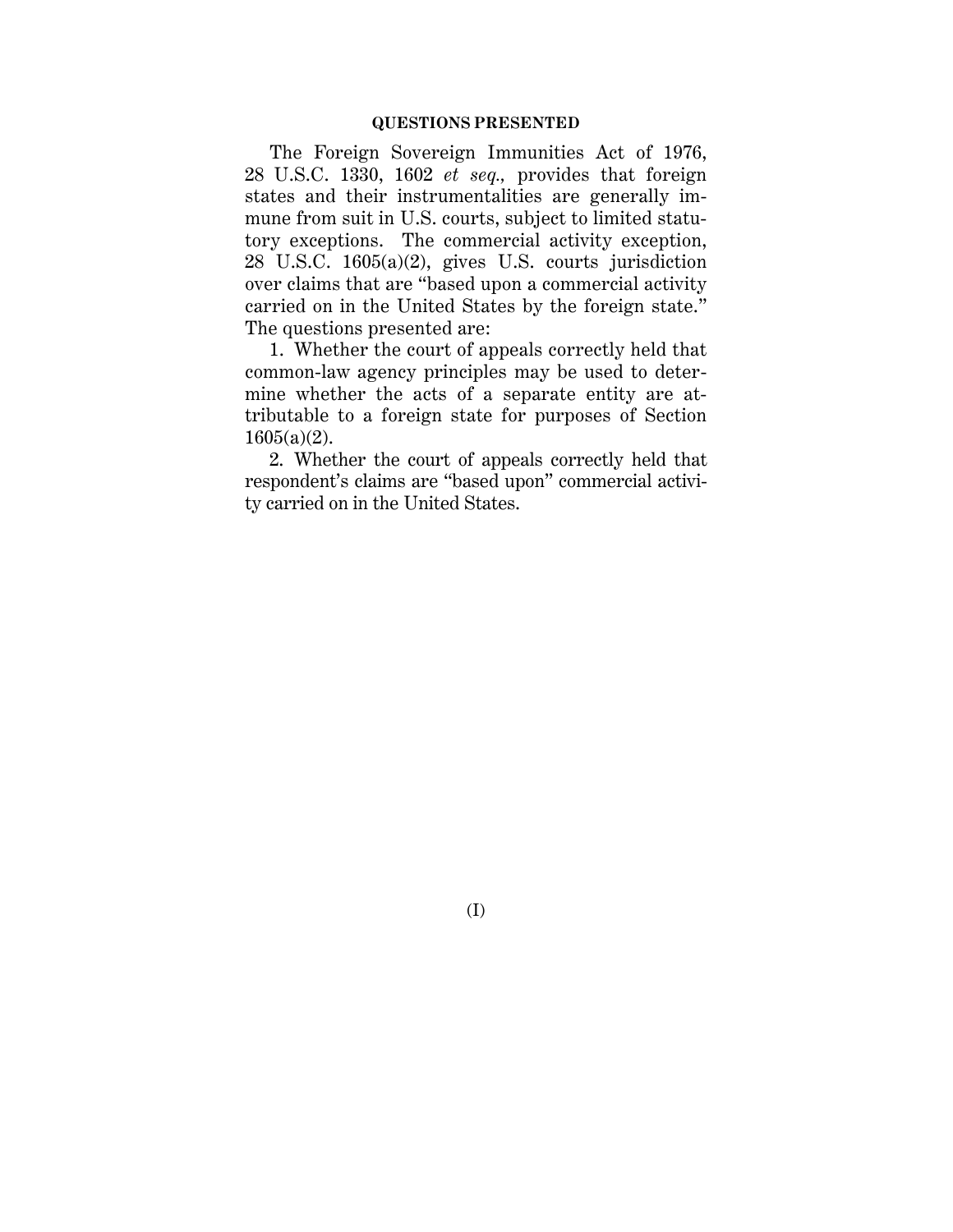### **TABLE OF CONTENTS**

Page

| The court of appeals' holding that a foreign state<br>L.<br>may carry on commercial activity in the United<br>States through the acts of an agent acting on its |
|-----------------------------------------------------------------------------------------------------------------------------------------------------------------|
|                                                                                                                                                                 |
| II. The court of appeals' holding that respondent's<br>claims are "based upon" petitioner's commercial<br>activity in the United States does not warrant        |
|                                                                                                                                                                 |
| 23                                                                                                                                                              |

## **TABLE OF AUTHORITIES**

#### Cases:

| Arriba Ltd. v. Petroleos Mexicanos, 962 F.2d 528      |
|-------------------------------------------------------|
| (5th Cir.), cert. denied, 506 U.S. 956 (1992) 12, 13  |
| BP Chems. Ltd. v. Jiangsu Sopo Corp., 285 F.3d 677    |
| (8th Cir.), cert. denied, 537 U.S. 942 (2002)  19, 20 |
| Barkanic v. General Admin. of Civil Aviation of       |
| China, 822 F.2d 11 (2d Cir.), cert. denied,           |
| .20                                                   |
| Callejo v. Bancomer, S.A., 764 F.2d 1101 (5th Cir.    |
|                                                       |
| Carijano v. Occidental Petroleum Corp., 643 F.3d      |
| 1216 (9th Cir. 2011), cert. denied, 133 S. Ct. 1996   |
| .21                                                   |
| Carnival Cruise Lines, Inc. v. Shute, 499 U.S. 585    |
| .22                                                   |
|                                                       |
| Dale v. Colagiovanni, 443 F.3d 425 (5th Cir. 2006)12  |

## (III)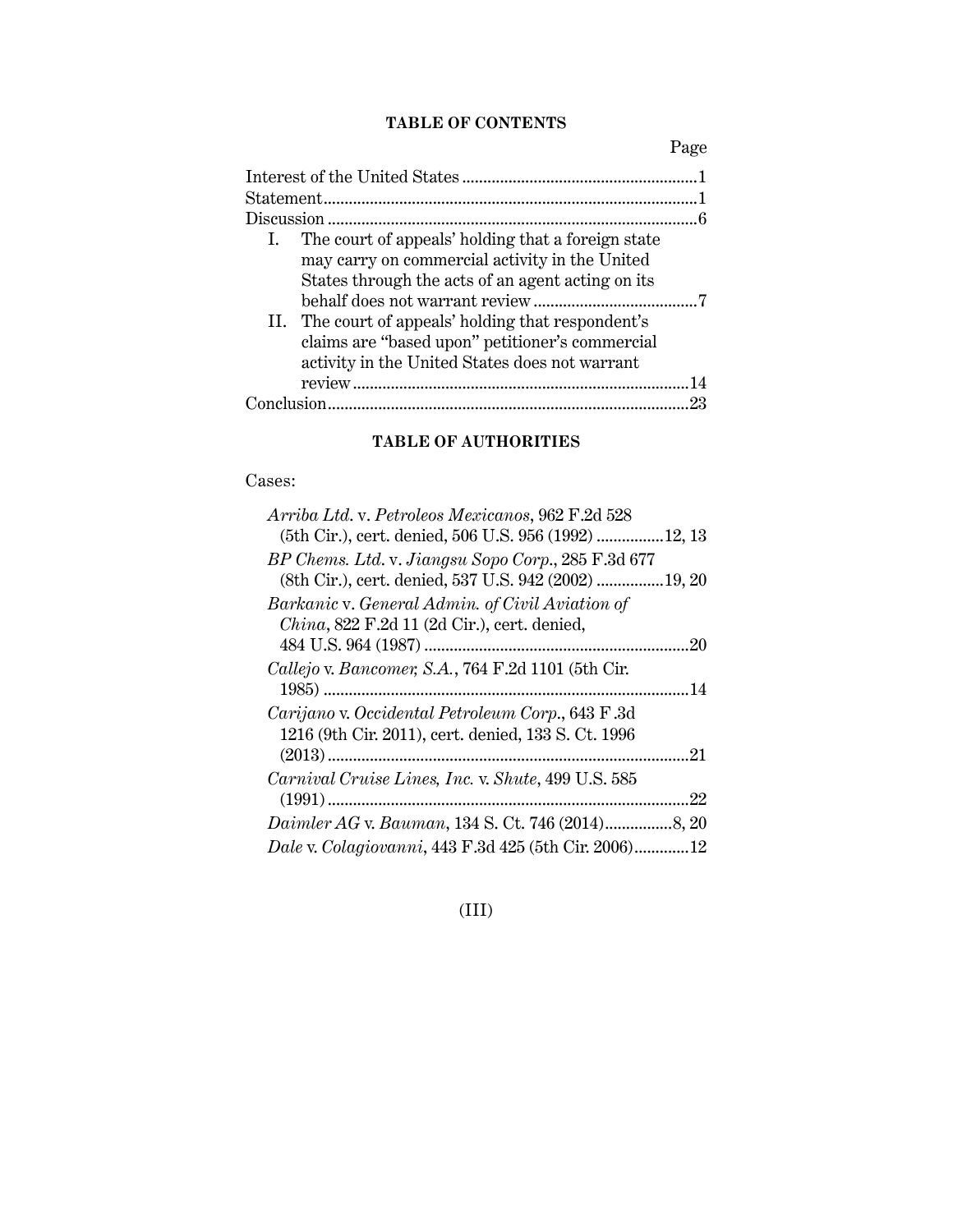| Cases-Continued:<br>Page                                                                                        |
|-----------------------------------------------------------------------------------------------------------------|
| Doe v. Exxon Mobil Corp., 654 F.3d 11 (D.C. Cir.<br>2011), vacated on other grounds, 527 Fed. Appx. 7           |
| First Nat'l City Bank v. Banco para el Comercio<br>Exterior de Cuba, 462 U.S. 611 (1983)3, 11, 12, 13           |
| Harby v. Saadeh, 816 F.2d 436 (9th Cir. 1987)13                                                                 |
| Helicopteros Nacionales de Colombia, S.A. v. Hall,                                                              |
| Kensington Int'l Ltd. v. Itoua, 505 F.3d 147                                                                    |
| Kirkham v. Société Air France, 429 F.3d 288                                                                     |
| Maritime Int'l Nominees Establishment v. Republic<br>of Guinea, 693 F.2d 1094 (D.C. Cir. 1982),<br>8,9          |
| Orr v. Pacific Sw. Airlines, 257 Cal. Rptr. 18                                                                  |
| Santos v. Compagnie Nationale Air France,                                                                       |
| Saudi Arabia v. Nelson, 507 U.S. 349<br>$(1993)$                                                                |
| Transamerica Leasing, Inc. v. La Republica de<br>Venezuela, 200 F.3d 843 (D.C. Cir. 2000)12, 13                 |
| Transatlantic Shiffahrtskontor GmbH v. Shanghai<br>Foreign Trade Corp., 204 F.3d 384 (2d Cir. 2000),            |
| UNC Lear Servs., Inc. v. Kingdom of Saudi Arabia,<br>581 F.3d 210 (5th Cir. 2009), cert. denied, 559 U.S.<br>22 |
| Verlinden B.V. v. Central Bank of Nigeria,                                                                      |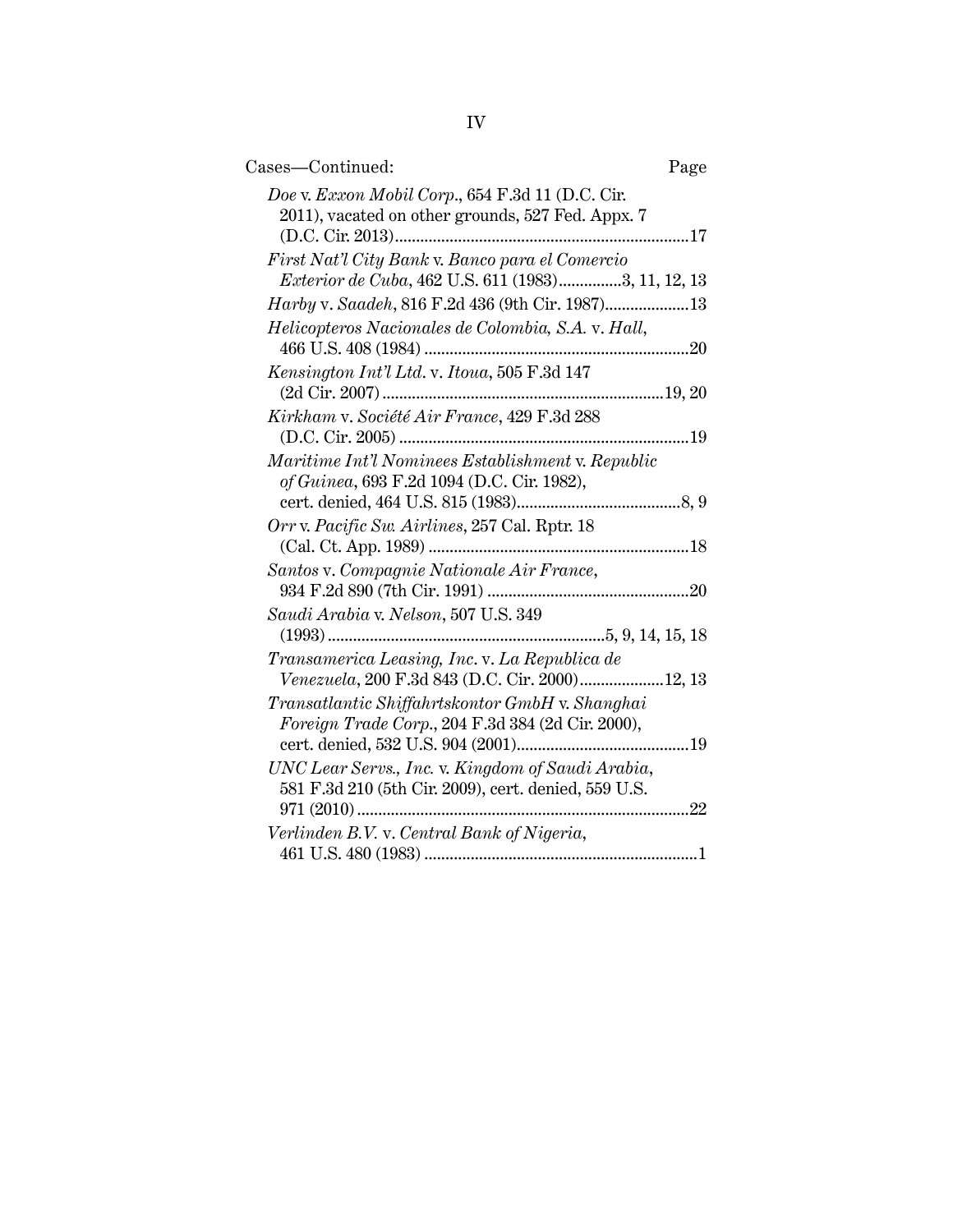| Treaties and statutes: | Page |
|------------------------|------|
|------------------------|------|

| Convention concerning International Carriage by         |  |
|---------------------------------------------------------|--|
| Rail: Uniform Rules concerning the Contract of          |  |
| International Carriage of Passengers by Rail            |  |
| $(CIV)$ (July 1, 2006), http://www.cit-rail.org/en/     |  |
| rail-transport.law/cotif/:                              |  |
| Tit. IV, ch. 1:                                         |  |
|                                                         |  |
|                                                         |  |
|                                                         |  |
| Responsibility of States for internationally wrongful   |  |
| acts, G.A. Res. 56/83, Pt. 1, ch. II, art. 8, U.N. Doc. |  |
|                                                         |  |
| State Responsibility: Comments and observations         |  |
| received from Governments, U.N. Doc. A/CN.4/488         |  |
|                                                         |  |
| Foreign Sovereign Immunities Act of 1976,               |  |
|                                                         |  |
|                                                         |  |
|                                                         |  |
|                                                         |  |
|                                                         |  |
|                                                         |  |
|                                                         |  |
|                                                         |  |
|                                                         |  |
|                                                         |  |

Miscellaneous:

| <i>Eurail Pass Conditions of Use</i> , http://www.eurailg |  |
|-----------------------------------------------------------|--|
| roup.org/Rail%20Passes/~/media/CoU 2014/                  |  |
| Eurail%20Pass%20%20%20COU%202014.ashx                     |  |
|                                                           |  |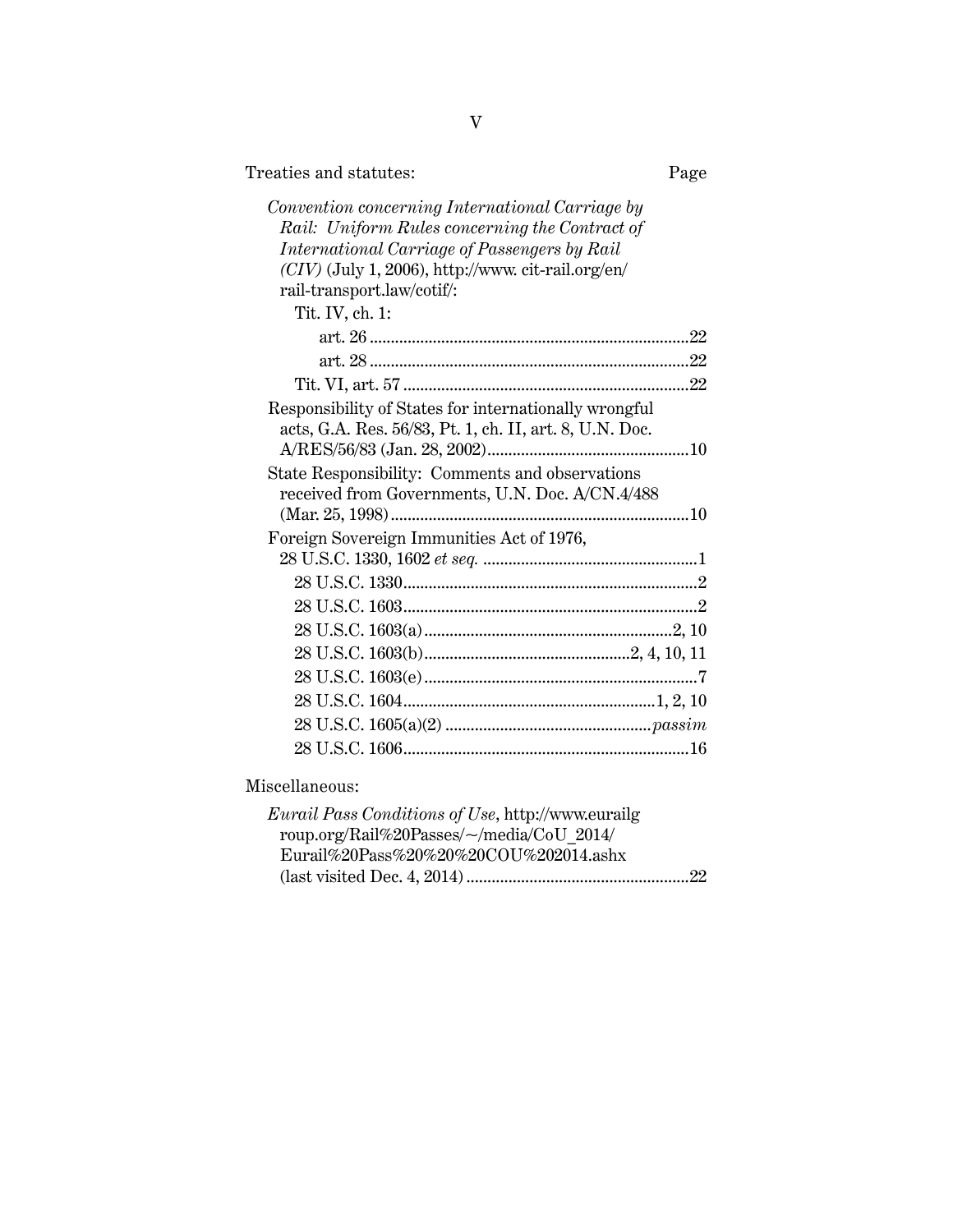| Miscellaneous-Continued: | Page |
|--------------------------|------|
|                          |      |
|                          |      |
|                          |      |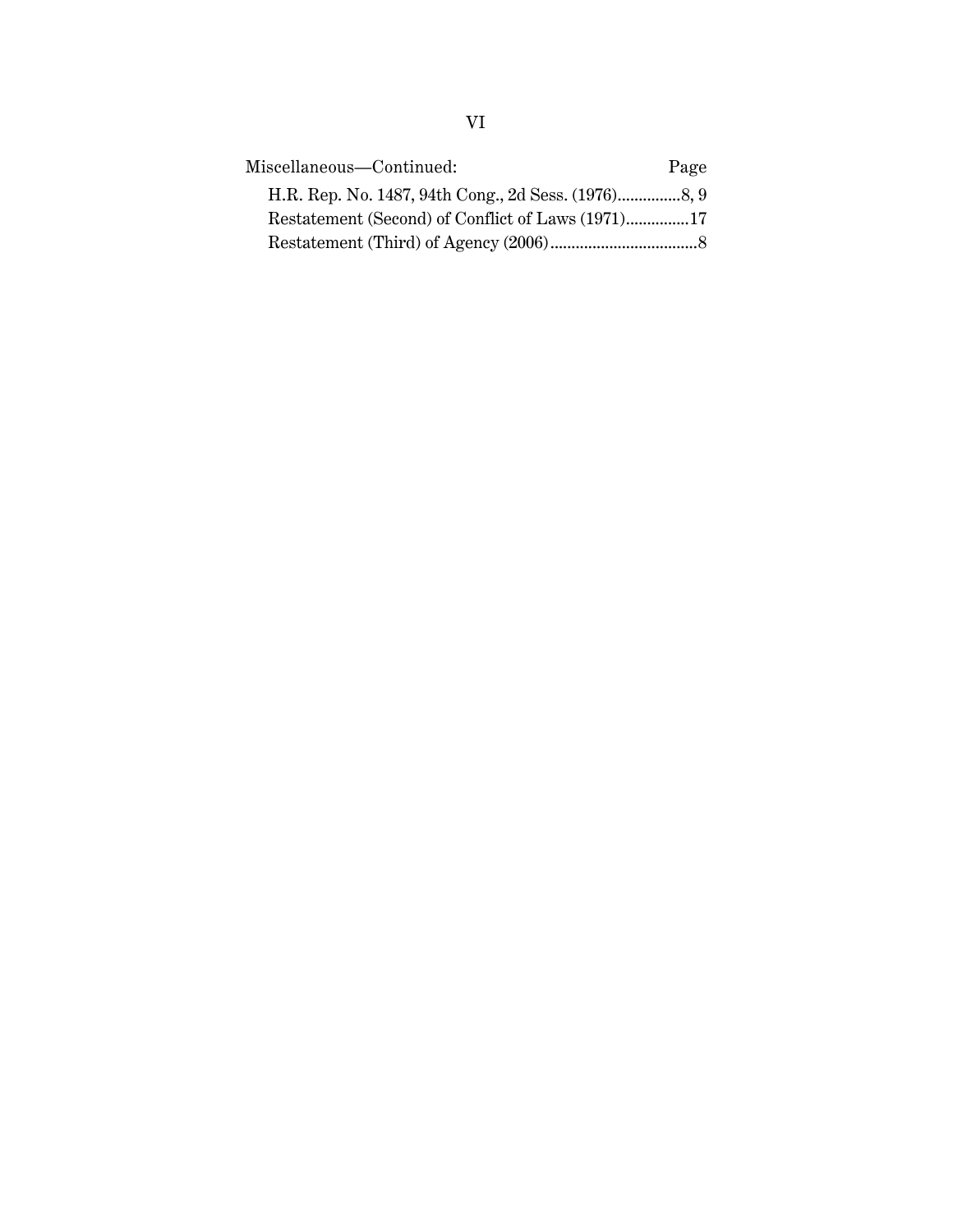## In the Supreme Court of the United States

No. 13-1067

OBB PERSONENVERKEHR AG, PETITIONER

*v.*

CAROL P. SACHS

*ON PETITION FOR A WRIT OF CERTIORARI TO THE UNITED STATES COURT OF APPEALS FOR THE NINTH CIRCUIT*

#### **BRIEF FOR THE UNITED STATES AS AMICUS CURIAE**

#### **INTEREST OF THE UNITED STATES**

This brief is submitted in response to the Court's order inviting the Solicitor General to express the views of the United States. In the view of the United States, the petition for a writ of certiorari should be denied.

#### **STATEMENT**

1. The Foreign Sovereign Immunities Act of 1976 (FSIA or the Act), 28 U.S.C. 1330, 1602 *et seq.*, establishes "a comprehensive set of legal standards governing claims of immunity in every civil action against a foreign state or its political subdivisions, agencies, or instrumentalities." *Verlinden B.V.* v. *Central Bank of Nigeria*, 461 U.S. 480, 488 (1983). Section 1604 provides that a foreign state is "immune from the jurisdiction of the courts of the United States" unless the suit falls within one of the narrow exceptions to im-

(1)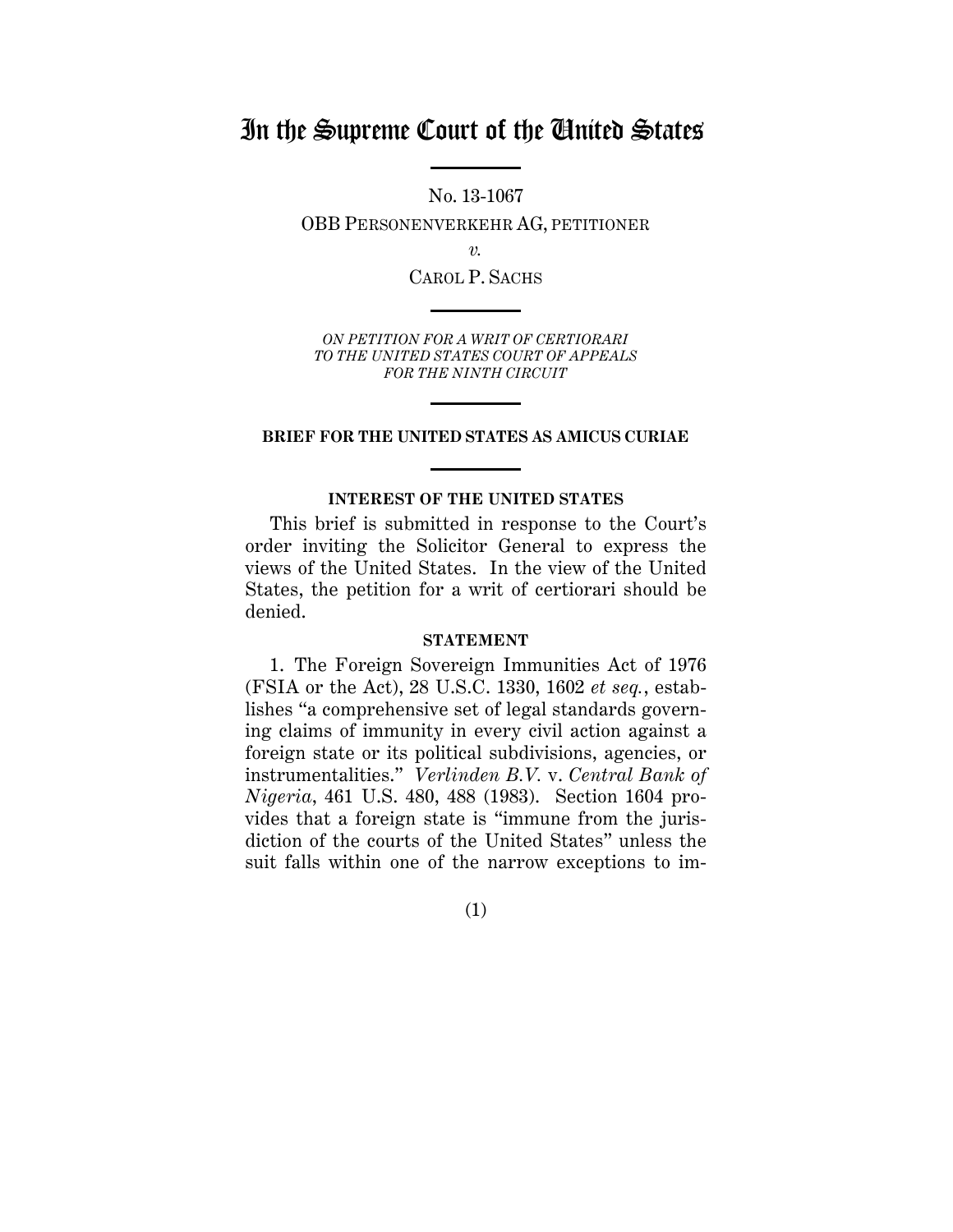munity set forth in the Act. 28 U.S.C. 1604; see 28 U.S.C. 1330. The "commercial activity" exception, which is at issue in this case, provides in relevant part that "[a] foreign state shall not be immune from the jurisdiction of courts of the United States or of the States in any case \* \* \* in which the action is based upon a commercial activity carried on in the United States by the foreign state." 28 U.S.C. 1605(a)(2).

Section 1603 defines a "foreign state" to include "a political subdivision of a foreign state or an agency or instrumentality of a foreign state as defined by subsection (b)."  $28$  U.S.C. 1603(a). Subsection (b) then defines an "agency or instrumentality of a foreign state" as "any entity" that is (1) a "separate legal person"; (2) "an organ of a foreign state or political subdivision thereof," or an entity that is majorityowned "by a foreign state or political subdivision thereof," and (3) "neither a citizen of a State of the United States \* \* \* nor created under the laws of any third country." 28 U.S.C. 1603(b).

2. a. Petitioner OBB Personenverkehr AG (OBB), which operates passenger rail service within Austria, is an entity wholly owned by OBB Holding Group, a joint-stock company created by the Republic of Austria and wholly owned by the Austrian Federal Ministry of Transport, Innovation, and Technology. Petitioner is a member of the Eurail Group, an association responsible for marketing and selling Eurail passes, which authorize passenger transit on the railways of member countries. Pet. App. 5.

Respondent is a California resident who purchased a Eurail pass over the Internet from Rail Pass Experts (RPE), a travel agent in Massachusetts. Pet.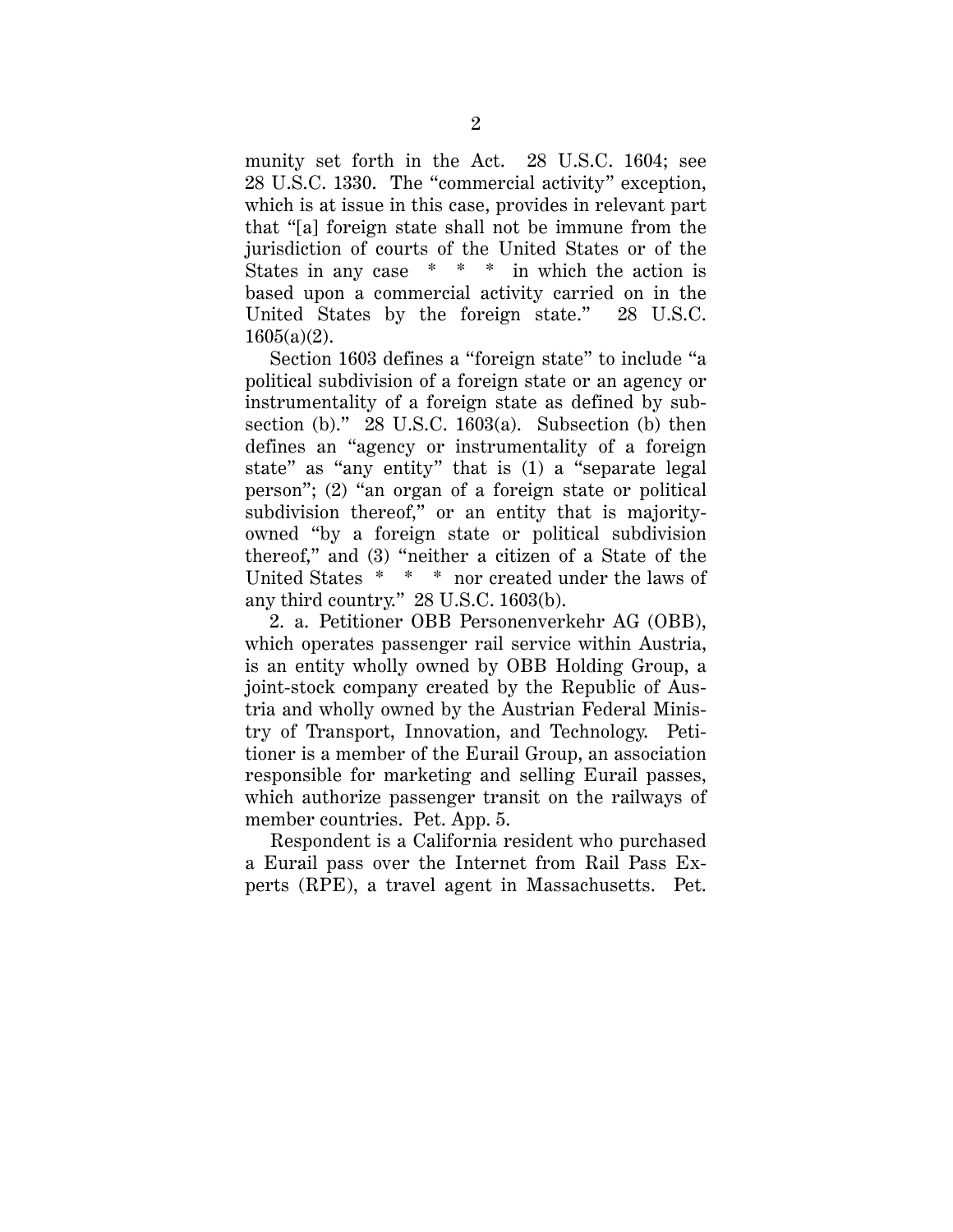App. 5, 44. In April 2007, respondent presented her Eurail pass to petitioner in Innsbruck, Austria, for travel to Prague. *Id*. at 6. When attempting to board the train, respondent suffered injuries that ultimately required amputation of both her legs above the knee. *Ibid*.

b. Respondent sued petitioner in the United States District Court for the Northern District of California, asserting claims for negligence, strict liability for design defects and for failure to warn of design defects, and breach of implied warranties of merchantability and fitness. Pet. App. 6.

The district court dismissed the suit for lack of subject matter jurisdiction under the FSIA. Pet. App. 101-111. The court concluded that the FSIA's commercial activity exception to immunity did not apply because petitioner itself had not engaged in commercial activity in the United States, and RPE's sale of the Eurail pass could not be attributed to petitioner. *Id*. at 108-109. The court did not address the other grounds on which petitioner argued the suit should be dismissed, including *forum non conveniens*, lack of personal jurisdiction, and international comity. See *id*. at 102.

3. A panel of the court of appeals affirmed. Pet. App. 67-85. The panel held that RPE's sale of the rail pass could not be attributed to petitioner because respondent had not established that RPE's "separate juridical status" should be disregarded under the alter-ego test set forth in *First National City Bank* v. *Banco para el Comercio Exterior de Cuba*, 462 U.S. 611 (1983) (*Bancec*). Pet. App. 76; see *id*. at 73-78.

4. The court of appeals granted rehearing en banc and reversed the district court's dismissal of the ac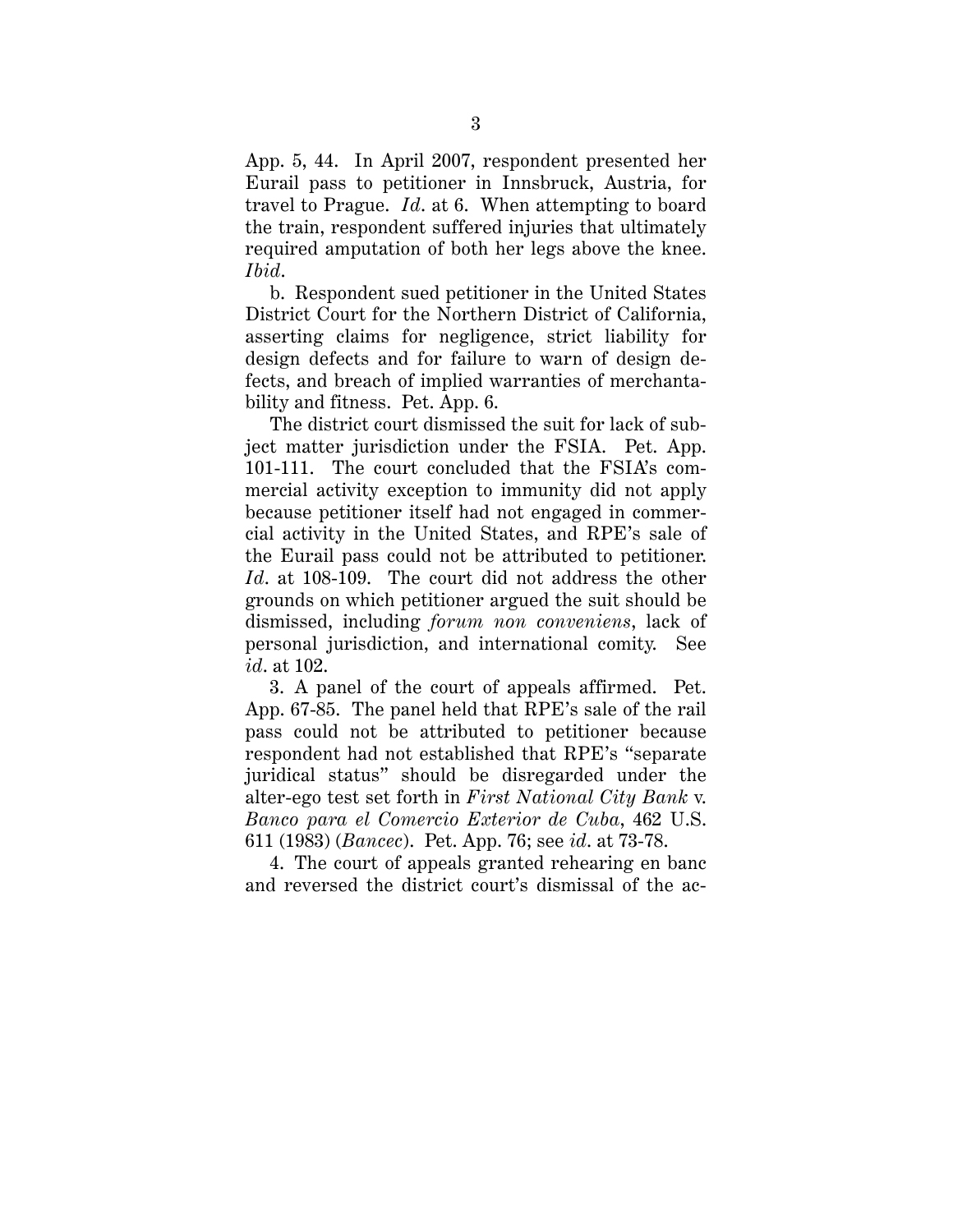tion. Pet. App. 1-66. The court of appeals held that respondent's claims are "based upon a commercial activity carried on in the United States by the foreign state," 28 U.S.C. 1605(a)(2), and therefore petitioner is not immune from suit. Pet. App. 40-41.

a. The court first held that a foreign state may "carr[y] on" commercial activity in the United States within the meaning of Section  $1605(a)(2)$  if the state acts through entities whose actions are attributable to the foreign state "[u]nder traditional agency principles," so long as the agent (or subagent) was acting with actual authority. Pet. App. 15. The court concluded that "RPE is a subagent of [petitioner] through Eurail Group," and therefore "RPE's act of selling the Eurail pass to [respondent] within the United States can be imputed to [petitioner] as the principal." *Id*. at 18.

The court of appeals rejected petitioner's argument that before an entity's conduct may be attributed to a foreign state, the entity must satisfy Section 1603(b)'s definition of "agency or instrumentality." Pet. App. 21-30. The court explained that Section 1603(b) "defines what type of entity can be considered a foreign state for purposes of claiming sovereign immunity," but does not address the situations in which an entity's acts can be attributed to the foreign state. *Id*. at 22; see *id*. at 22-23. The court also rejected petitioner's argument that an entity's acts may be attributed to a foreign state only if the entity's separate juridical status should be disregarded under *Bancec*. See *id*. at 20-21. The court reasoned that *Bancec* did not establish the exclusive means by which an entity's actions could be attributed to a foreign state, and that *Bancec*'s alter-ego inquiry was not relevant in the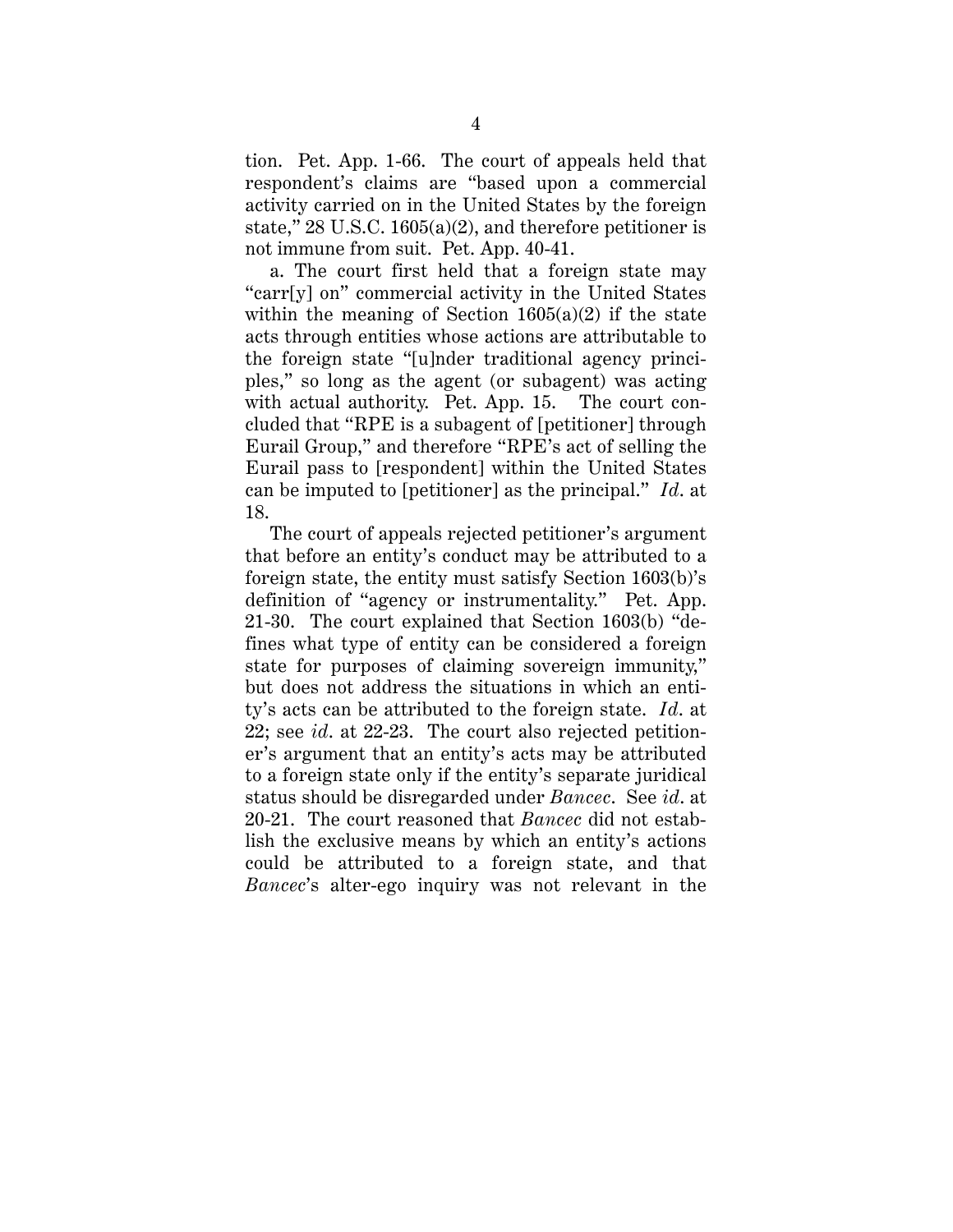context of entirely distinct entities like petitioner and RPE. See *ibid*.

b. The court of appeals next concluded that respondent's claims are "based upon" petitioner's commercial activity in the United States. Pet. App. 32-40. The court explained that this Court held in *Saudi Arabia* v. *Nelson*, 507 U.S. 349 (1993), that "based upon" is "read most naturally to mean those elements of a claim that, if proven, would entitle a plaintiff to relief." Pet. App. 32-33 (quoting *Nelson*, 507 U.S. at 357). The court further explained that, under Ninth Circuit precedent, a claim is "based upon" commercial activity if "an element" of the claim consists of commercial activity carried on in the United States, or if the commercial activity in the United States is an "essential fact" that the plaintiff must prove in order to establish an element of her claim. *Id*. at 33, 35 (emphasis omitted). The court concluded that California law applies to respondent's claims, *id*. at 34 n.14, and that the sale of the Eurail pass in the United States was an essential fact for purposes of each of respondent's claims, *id*. at 33-40. In particular, the court reasoned that respondent's purchase of the Eurail pass established a common-carrier/passenger relationship. *Id*. at 34-35.

c. Judge O'Scannlain, joined by Chief Judge Kozinski and Judge Rawlinson, dissented. Pet. App. 42-61. The dissenting judges argued that an entity's actions may be attributed to a foreign state only if the entity's separate form should be disregarded under *Bancec*, and that respondent had not satisfied that standard. *Id*. at 45-58. They also argued that respondent's strict liability claims are not "based upon"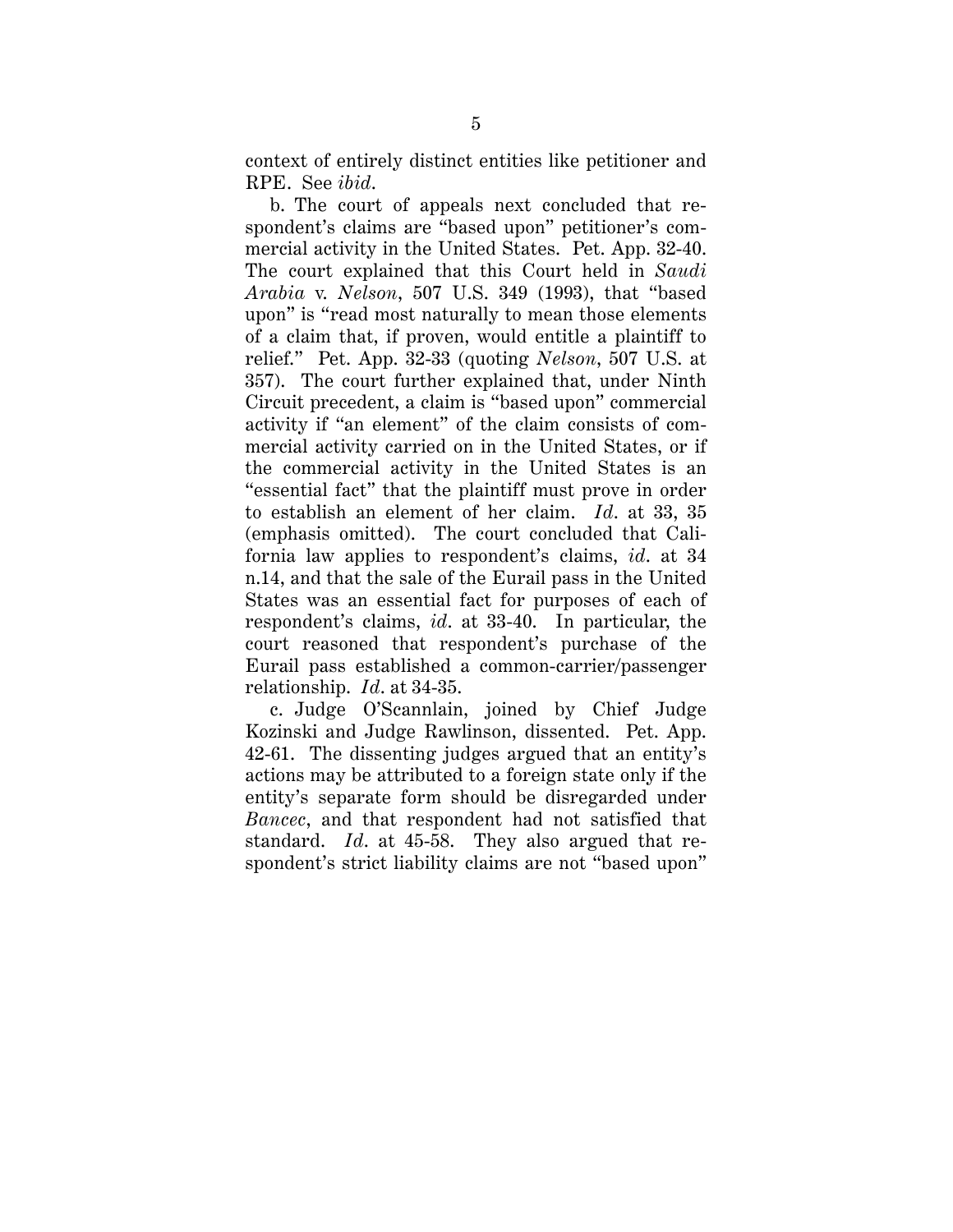the rail pass sale because they did not require proof of a transaction. *Id*. at 58-61.

Chief Judge Kozinski, in a separate dissent, concluded that none of respondent's claims were "based upon" commercial activity carried on in the United States. Pet. App. 65; see *id*. at 61-66.

#### **DISCUSSION**

Petitioner challenges the court of appeals' conclusions that (1) common-law agency principles may be used to attribute an entity's actions to a foreign state for purposes of the commercial activity exception; and (2) respondent's claims are "based upon" commercial activity—*i.e.*, the sale of the Eurail pass in the United States. Further review is not warranted with respect to either question.

The court of appeals correctly held that the commercial activity exception encompasses situations in which a foreign state carries on commerce through the acts of an independent agent in the United States. That ruling does not conflict with any decisions of this Court or other courts of appeals.

The court of appeals' holding that respondent's claims are "based upon" commercial activity in the United States also does not warrant review. Although the court used an overly permissive formulation of the "based upon" standard, this case is not an appropriate vehicle in which to address the meaning of that standard. The court's and the parties' analysis of questions that are antecedent to the "based upon" inquiry—namely, whether California law governs respondent's claims, and, even if it does, how the sale of the Eurail pass relates to each claim under California law—was cursory and incomplete. The resulting lack of clarity about the precise nature of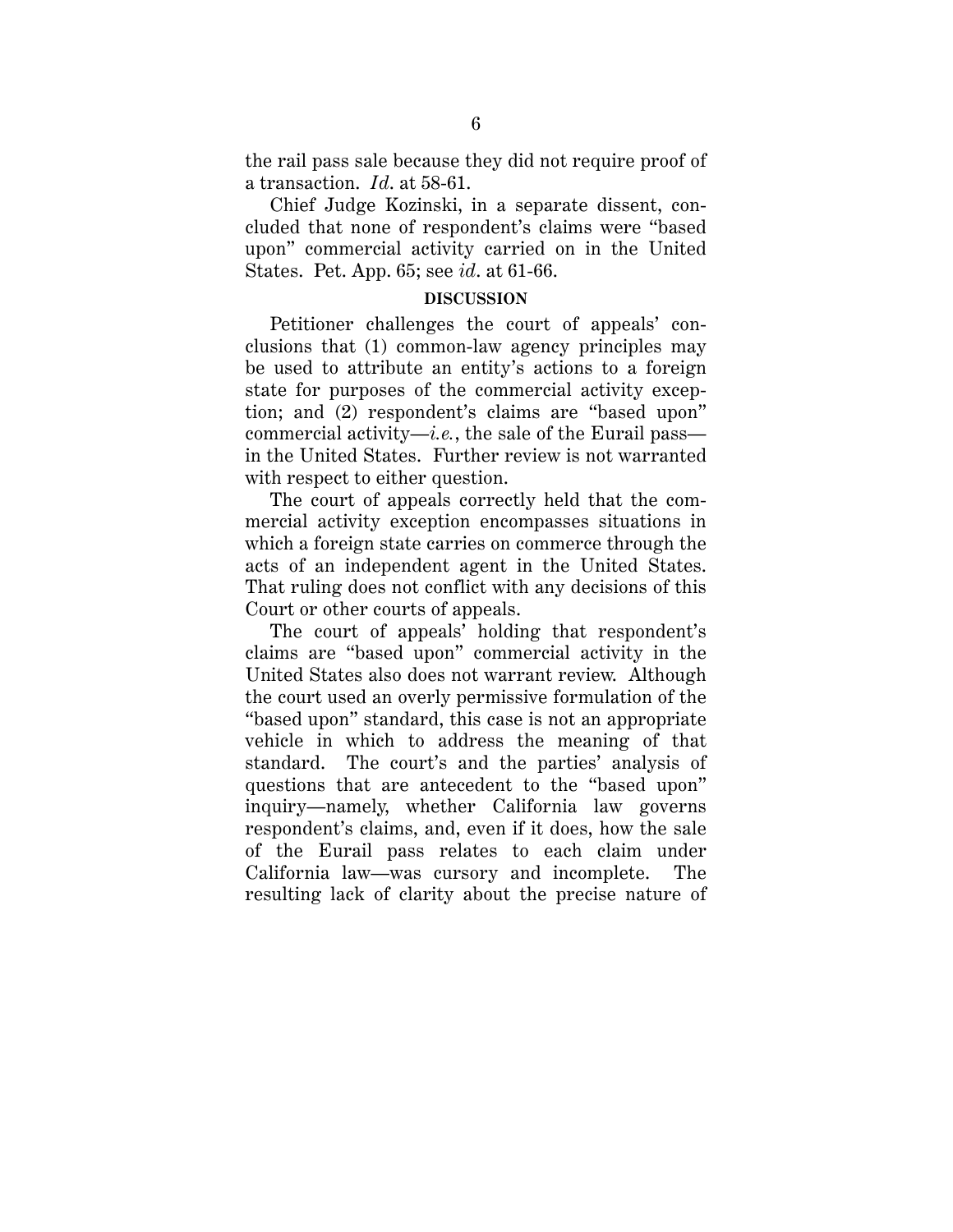respondent's claims would make it difficult to provide guidance on the content of the "based upon" requirement by applying it to the claims in this case. In addition, the district court on remand may dismiss the case on other grounds, and cases presenting similar claims are unlikely to recur with any frequency, in light of the prevalence of forum-selection clauses in form ticket contracts for travel.

## **I. THE COURT OF APPEALS' HOLDING THAT A FOR-EIGN STATE MAY CARRY ON COMMERCIAL ACTIV-ITY IN THE UNITED STATES THROUGH THE ACTS OF AN AGENT ACTING ON ITS BEHALF DOES NOT WARRANT REVIEW**

The court of appeals correctly held that a foreign state may be found to have "carried on" commercial activities in the United States when it has employed an entity to act as its agent in conducting those activities. Pet. App. 14-17. That holding does not conflict with any decision of this Court or another court of appeals.

A. 1. The FSIA's commercial activity exception provides in relevant part that "[a] foreign state shall not be immune from the jurisdiction of courts of the United States or of the States in any case \* \* \* in which the action is based upon a commercial activity carried on in the United States by the foreign state." 28 U.S.C. 1605(a)(2); see 28 U.S.C. 1603(e) (defining the latter phrase as commercial activity "carried on by such state and having substantial contact with the United States"). The FSIA does not further explain what it means for commercial activity to be "carried on" by a foreign state. Applying traditional agencylaw principles to give content to that phrase best furthers Congress's intent in enacting the exception.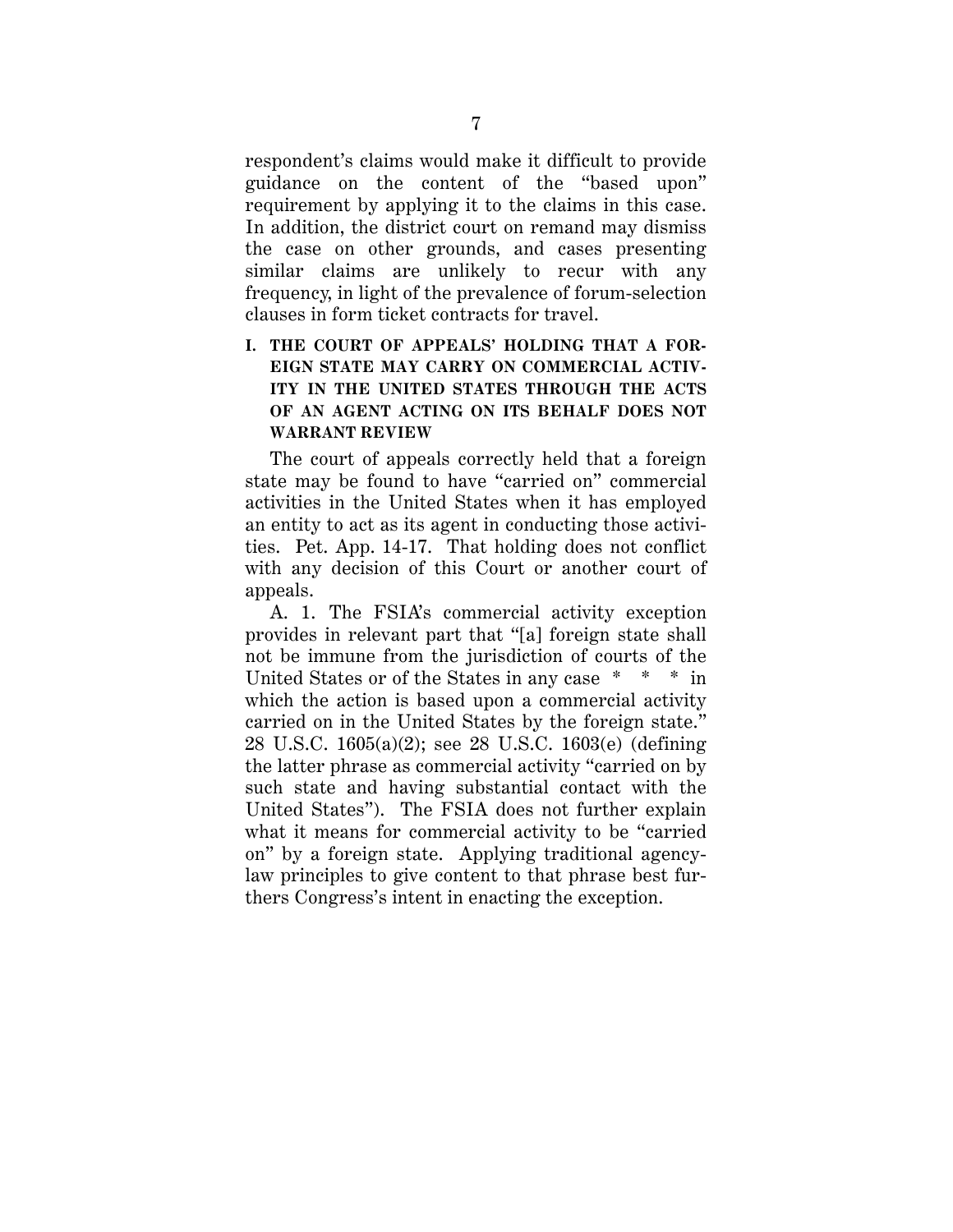The commercial activity exception is designed to ensure that when a foreign state acts as an "every day participant[]" in the marketplace—in other words, when the state engages in commercial ventures of the sort that private parties undertake—plaintiffs may seek judicial resolution of any resulting "ordinary legal disputes." H.R. Rep. No. 1487, 94th Cong., 2d Sess. 6-7 (1976) (*House Report*); *id*. at 17 (examples of disputes that would fall within the exception include "business torts occurring in the United States"). Private parties often engage in commercial activities with the assistance of agents whose conduct they direct and control. As a result, common-law agency principles are routinely applied in private commercial disputes: for purposes of both jurisdiction and liability, agency principles may provide a basis for attributing the conduct of one party to a principal who directed the activity at issue. See Restatement (Third) of Agency § 1.01 cmt. c (2006); *Daimler AG* v. *Bauman*, 134 S. Ct. 746, 759 n.13 (2014) (acts of agent may be imputed to principal for purposes of exercising specific jurisdiction).

Congress therefore would have expected traditional agency-law principles to play a similar role in determining when a foreign state has undertaken commercial activities that subject it to suit. Foreign states, like private actors, may often engage in commercial activities by employing entities under their direction and control to enter into and execute transactions. See *Maritime Int'l Nominees Establishment* v. *Republic of Guinea*, 693 F.2d 1094, 1105 (D.C. Cir. 1982), cert. denied, 464 U.S. 815 (1983). When a foreign state uses agents to accomplish its commercial ends, the state is acting as an "every day partici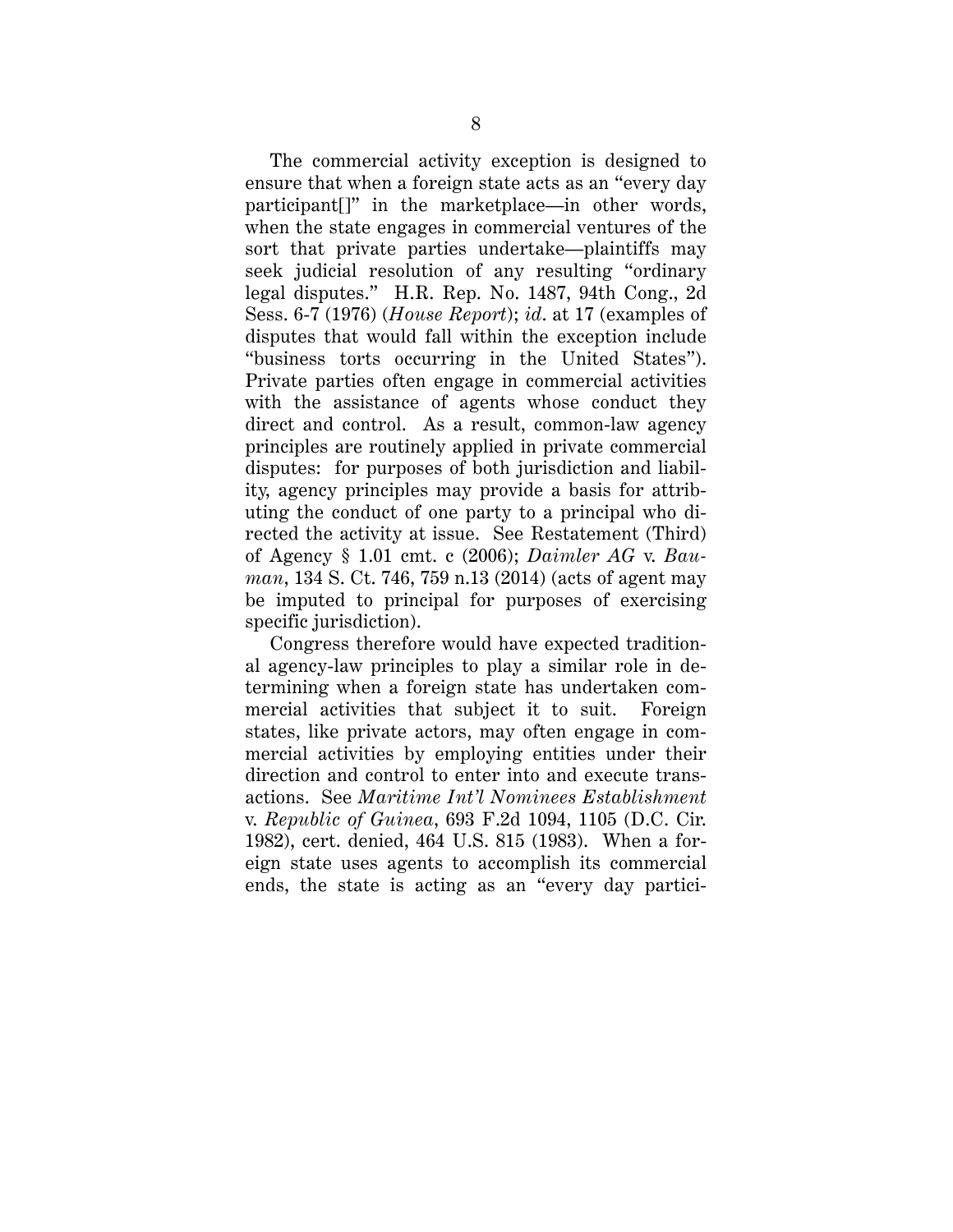pant[]" in the marketplace. *House Report* 7. And by virtue of the state's direction and control over the agent, the state is effectively taking actions in the United States commercial market itself. Applying agency-law principles to determine when a foreign state has "carried on" commercial activity therefore furthers Congress's purpose of ensuring that foreign states may be subject to suit when they act in a commercial manner. <sup>1</sup> See *Maritime Int'l*, 693 F.2d at 1105; see also *Saudi Arabia* v. *Nelson*, 507 U.S. 349, 372-373 (1993) (Kennedy, J., concurring in part and dissenting in part) (actions of private entity acting as agent of Kingdom of Saudi Arabia could be attributed to Kingdom); U.S. Amicus Br. at 14 n.8, *Nelson*, *supra* (No. 91-522).

Exercising jurisdiction over a foreign state that has "carried on" commercial activity through an agent is also consistent with international practice. The International Law Commission's Draft Articles on the Responsibility of States for Internationally Wrongful Acts, a draft convention describing well-accepted state practice in this respect, provides that "[t]he conduct of a person or group of persons shall be considered an act of a State under international law if the person or group of persons is *in fact acting on the instructions of, or under the direction or control of, that State* in

 $\overline{a}$ 

<sup>&</sup>lt;sup>1</sup> The *House Report*'s discussion of a different prong of the commercial activity exception, which denies immunity for "act[s] performed in the United States in connection with a commercial activity of the foreign state elsewhere," 28 U.S.C. 1605(a)(2), reinforces the conclusion that Congress expected that foreign states could be subject to suit based on the acts of their authorized agents. The *House Report* (at 19) explains that "a representation in the United States by an agent of a foreign state" could constitute an "act performed" by a foreign state.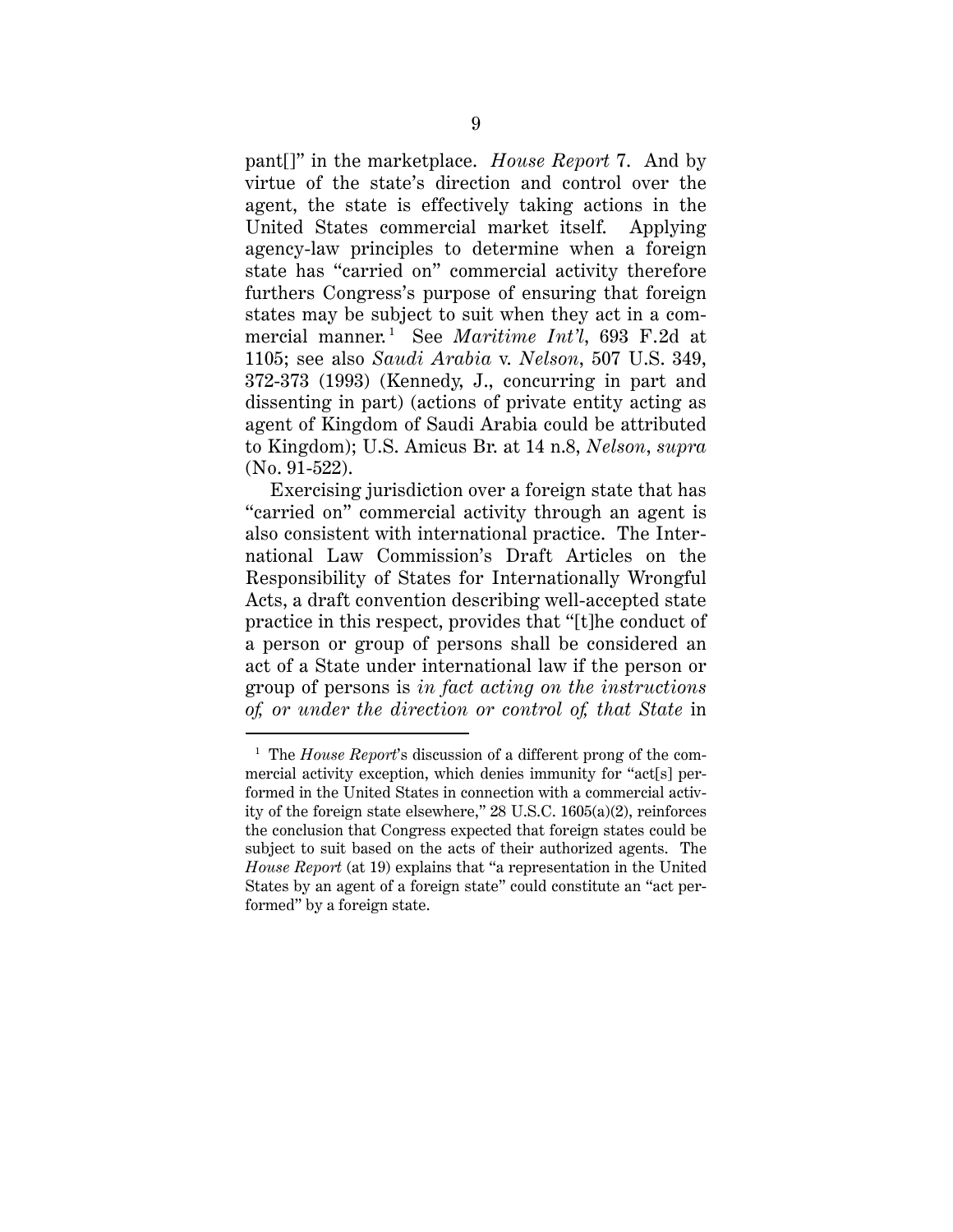carrying out the conduct." G.A. Res. 56/83, Pt. 1, ch. II, art. 8, U.N. Doc. A/RES/56/83, at 3 (Jan. 28, 2002) (emphasis added). The United States expressed support for an earlier, materially similar draft article. State Responsibility: Comments and observations received from Governments, U.N. Doc. A/CN.4/488, at 41 (Mar. 25, 1998).

2. Petitioner's arguments against applying traditional agency principles are without merit.

a. Petitioner first argues (Pet. 17-19) that an entity's acts may be considered acts of the foreign state only if the entity falls within the statutory definition of an "agency or instrumentality of a foreign state" in 28 U.S.C. 1603(b).

As the court of appeals explained, Section 1603(b) defines entities that qualify as an "agency or instrumentality of a foreign state" for purposes of the FSIA. Pet. App. 22-23. Section 1603(a) provides that a "foreign state" includes the state itself, its political subdivisions, and any "agency or instrumentality" of the state, as defined in Section 1603(b). 28 U.S.C. 1603(a). Section 1604 then provides that a "foreign state" is presumptively "immune from the jurisdiction of the courts." 28 U.S.C. 1604.

Nothing in Section 1603(b)'s text suggests that it addresses the sorts of entities whose conduct may be *attributed* to a foreign state defendant for purposes of determining whether the foreign state has "carried on" commercial activity in the United States. Nor does Section 1603(b) indicate that "Congress intended to displace common-law agency principles for purposes of assessing commercial activity." Pet. App. 24. Indeed, commercial activities carried on by a juridically separate agency or instrumentality gener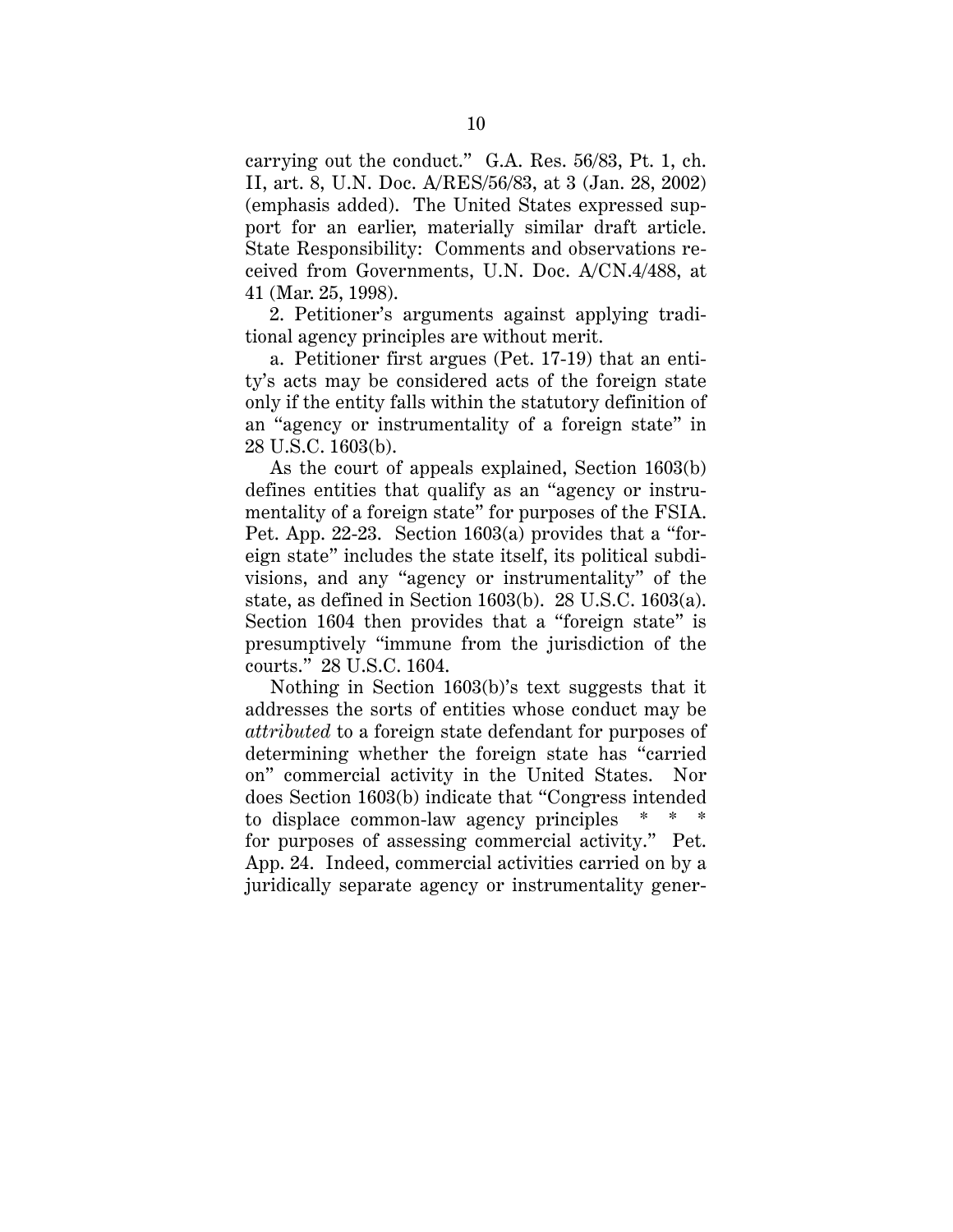ally should not be attributed to the foreign state absent an agency or alter ego showing. See *First National City Bank* v. *Banco para el Comercio Exterior de Cuba*, 462 U.S. 611, 628-633 (1983). Petitioner is also incorrect in suggesting (Pet. 18-19) that the court of appeals' holding that petitioner "carried on" commercial activity by virtue of RPE's acts wrongly treats RPE as part of the "foreign state," even though it does not satisfy the definition of "agency or instrumentality." The conclusion that an entity's acts may be attributed to a foreign state by virtue of agency principles is distinct from, and does not imply, the conclusion that the entity is an organ of the foreign state.

Petitioner's reading of the FSIA, moreover, would allow foreign states engaging in commercial activity in the United States to shield themselves from any exposure to litigation in U.S. courts by the expedient of acting through U.S. entities, which, by definition, are not "agenc[ies] or instrumentalit[ies]" of a foreign state. See 28 U.S.C. 1603(b); Pet. App. 23-27. That result would be inconsistent with the FSIA's purpose of ensuring that U.S. persons have recourse against a foreign state that engages in commercial activity in the United States.

b. Petitioner also argues (Pet. 14-15, 25-28) that the alter-ego test this Court set forth in *Bancec*, *supra*, provides the exclusive means of attributing an entity's actions to a foreign state. In *Bancec*, this Court held that, although instrumentalities of a foreign state are presumed to have independent juridical status, a court may hold an instrumentality liable for the actions of the state itself when the instrumentality is "so extensively controlled by its owner that a rela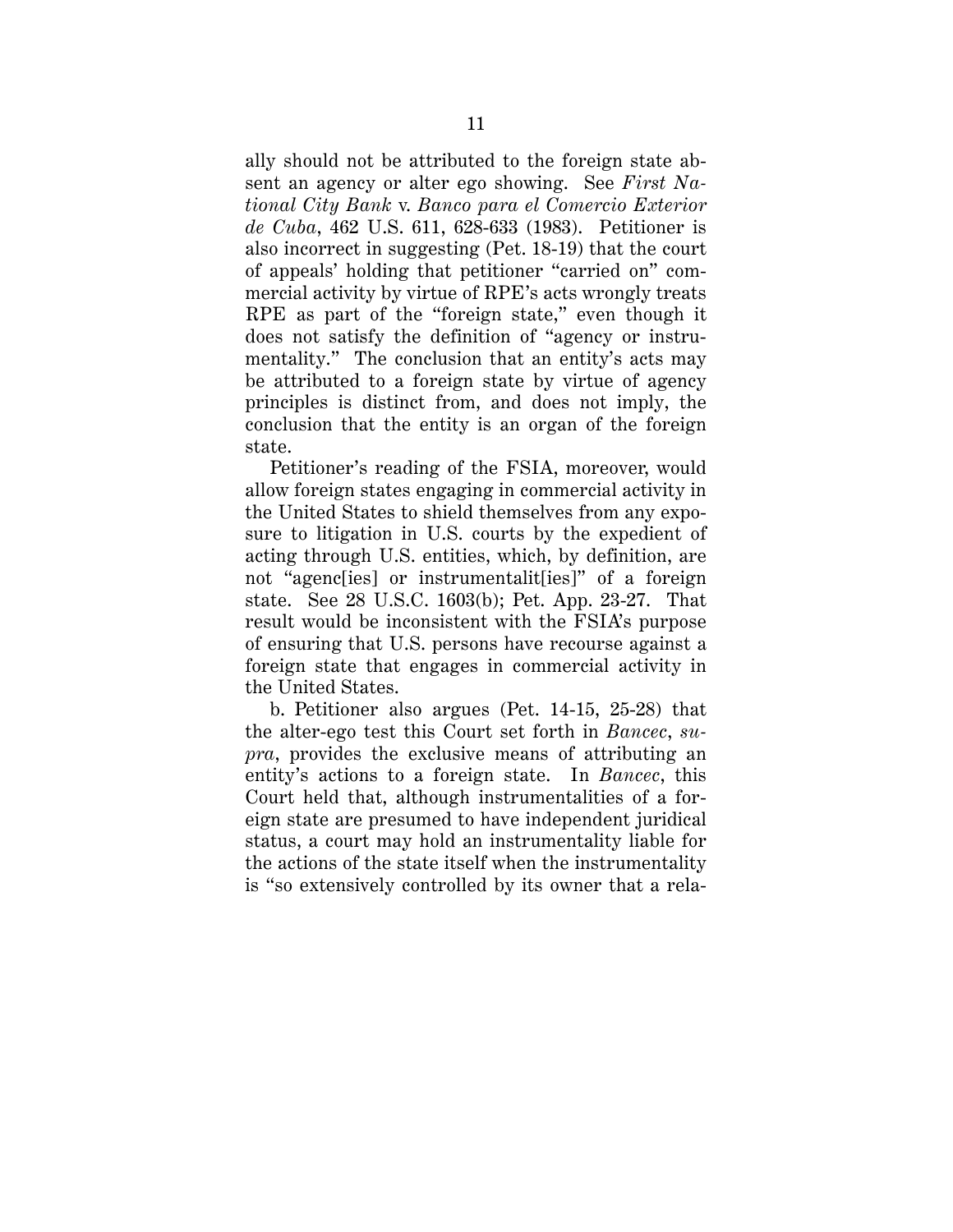tionship of principal and agent is created," or when recognizing the separate status of the entity would "work a fraud or injustice." 462 U.S. at 629; see *id*. at 628-633.

*Bancec* thus identifies one way in which an entity's actions may be attributed to a foreign state. One consequence of holding that a state instrumentality is an alter ego of the state under *Bancec* is that the instrumentality is treated as the state's agent for *all* purposes. See *Transamerica Leasing, Inc*. v. *La Republica de Venezuela*, 200 F.3d 843, 848-849 (D.C. Cir. 2000). But *Bancec* does not purport to define the exclusive circumstances in which the actions of an entity should be attributed to a foreign state, or to displace common-law agency principles when a foreign state directs the conduct of an independent entity (as opposed to an agency or instrumentality) for a particular purpose. See *Dale* v. *Colagiovanni*, 443 F.3d 425, 429 (5th Cir. 2006) (*Bancec* inquiry is "analytically distinct" from the question whether the state has employed an independent agent).

B. Petitioner's contention that the court of appeals' decision conflicts with those of other courts of appeals is without merit. Petitioner relies (Pet. 26) on two decisions that applied the *Bancec* standard to determine whether an instrumentality's acts should be imputed to the foreign state for purposes of the commercial activity exception. See *Transamerica*, 200 F.3d at 847-849; *Arriba Ltd*. v. *Petroleos Mexicanos*, 962 F.2d 528, 533-537 (5th Cir.), cert. denied, 506 U.S. 956 (1992). Neither decision, however, suggested that the *Bancec* standard provides the exclusive means of attributing an entity's actions to the state. To the contrary, both courts also recognized that, even if the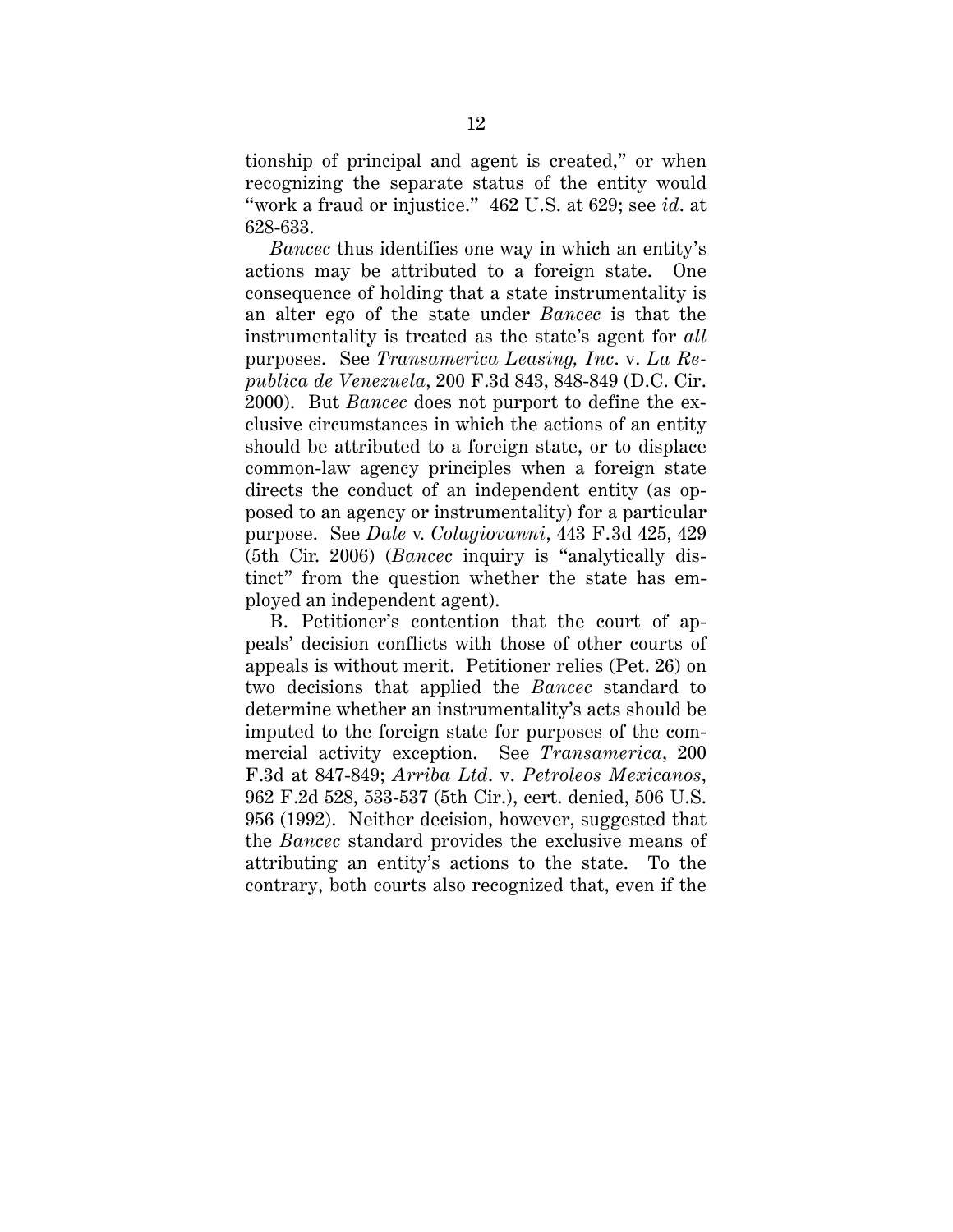instrumentality's separate juridical status should not be disregarded under *Bancec*, agency principles provided an alternative means of attributing the instrumentality's actions to the state. *Transamerica*, 200 F.3d at 849-850; *Arriba*, 962 F.2d at 534-535.

C. For the reasons stated above, further review of the court of appeals' conclusion that common-law agency principles govern whether RPE's sale of the Eurail pass could be attributed to petitioner is unwarranted.

It is unclear, however, whether the court was correct in concluding that RPE did in fact act as petitioner's agent. Pet. App. 18-19; cf. *Harby* v. *Saadeh*, 816 F.2d 436, 438-439 (9th Cir. 1987) (airline lacked necessary control over travel agent). The court did not discuss RPE's relationship with petitioner in any detail, and it did not state whether it applied state or federal law in determining the existence of an agency relationship. Nor did the court consider whether, even if state law applies, federal law provides limiting principles on the relationships that would support attribution to the foreign state. Cf. *Bancec*, 462 U.S. at 623 (characterizing alter-ego analysis as grounded in "international law and federal common law"). Petitioner has not challenged those aspects of the court's decision before this Court. See Pet. i, 14-15. In any event, the fact-specific question whether RPE acted as petitioner's agent would not merit this Court's review.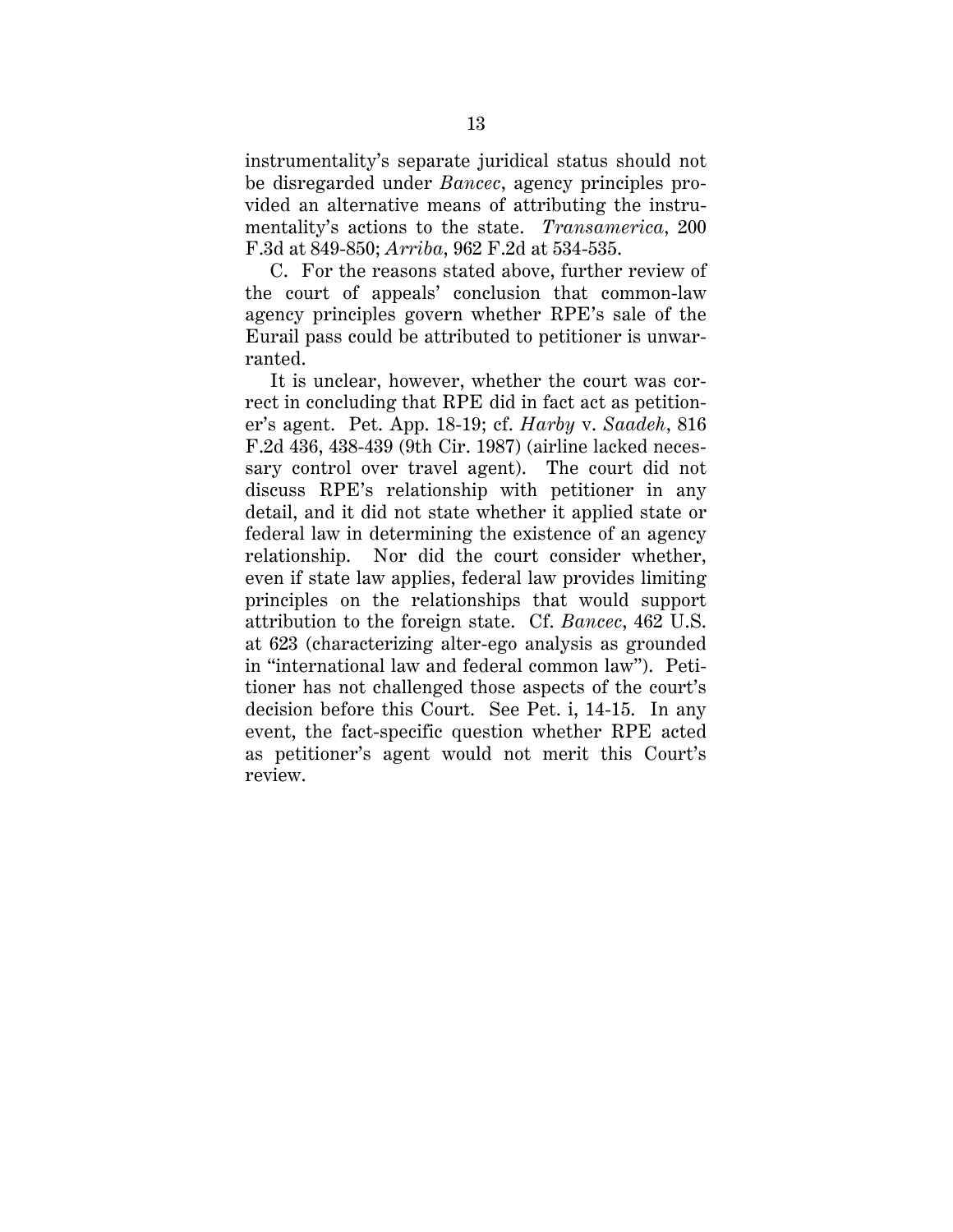## **II. THE COURT OF APPEALS' HOLDING THAT RE-SPONDENT'S CLAIMS ARE "BASED UPON" PETI-TIONER'S COMMERCIAL ACTIVITY IN THE UNIT-ED STATES DOES NOT WARRANT REVIEW**

Petitioner also challenges (Pet. 29-35) the court of appeals' conclusion that respondent's claims are "based upon" petitioner's commercial activity in the United States. Although the court applied an overly permissive formulation of the "based upon" requirement, this case would not be a suitable vehicle to provide guidance on the correct application of that requirement.

A. 1. In order to establish jurisdiction over a foreign state under the relevant clause of Section  $1605(a)(2)$ , a plaintiff must show that "the action is based upon" the state's commercial activity in the United States. In *Nelson*, this Court held that the phrase "based upon" connotes "conduct that forms the 'basis,' or 'foundation,' for a claim." 507 U.S. at 357. The Court explained that the phrase "is read most naturally to mean those elements of a claim that, if proven, would entitle a plaintiff to relief under his theory of the case," and it cited with approval a decision describing the inquiry as focusing on "the gravamen of the complaint." *Ibid*. (quoting *Callejo* v. *Bancomer, S.A.*, 764 F.2d 1101, 1109 (5th Cir. 1985)). The Court also cautioned that it "d[id] not mean to suggest that the first clause of [Section]  $1605(a)(2)$  necessarily requires that each and every element of a claim be commercial activity by a foreign state." *Id.* at 358 n.4. The Court concluded that Nelson's claims challenging his torture and imprisonment during his employment in Saudi Arabia were not based upon his recruitment and hiring in the United States. Those commercial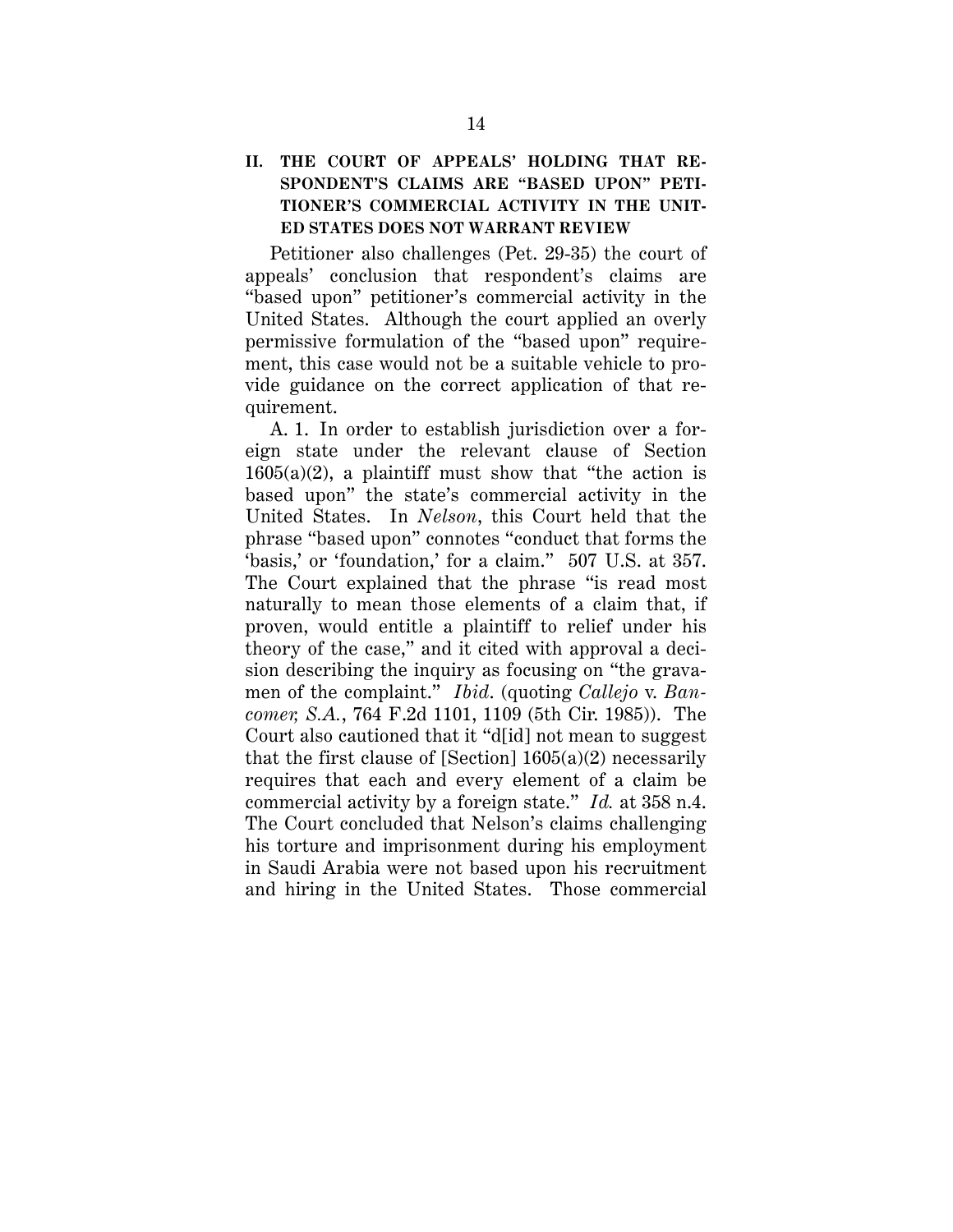activities, the Court stated, "preceded the[] commission" of the intentional torts Nelson alleged. *Id*. at 358.

2. In this case, the court of appeals stated that a claim is "based upon" commercial activity under *Nelson* if "*an element* of [the plaintiff 's] claim consists in conduct that occurred in commercial activity carried on in the United States," or if such activity is an "essential fact" to proving an element of the claim. Pet. App. 33 (citations omitted); *id*. at 35. That understanding of the "based upon" requirement is problematic. As this Court indicated in *Nelson*, the commercial activity must be the "gravamen"—the essence or gist—of the plaintiff 's claim, not simply a link in the chain of events that led to an overseas injury. 507 U.S. at 357; accord U.S. Amicus Br. at 10, *Nelson*, *supra* (No. 91-522). Congress's inclusion of the "based upon" language provides a significant limitation on the jurisdiction of courts in cases brought under Section  $1605(a)(2)$  by requiring an appropriate connection between the claims at issue and the foreign state's commercial activities in the United States. There may be situations in which the commercial activity establishes a single element of, or fact necessary to, a claim, and that element is so central to the claim that the commercial activity may be said to be the gravamen of the claim. But a court might apply the single-element formulation in a manner that permits the "based upon" requirement to be satisfied simply because the commercial activity is relevant to an element or factual predicate of the plaintiff 's claim that has little to do with the core wrong the plaintiff has allegedly suffered. That could lead the court to assert jurisdiction in a case that does not have a substantial connection to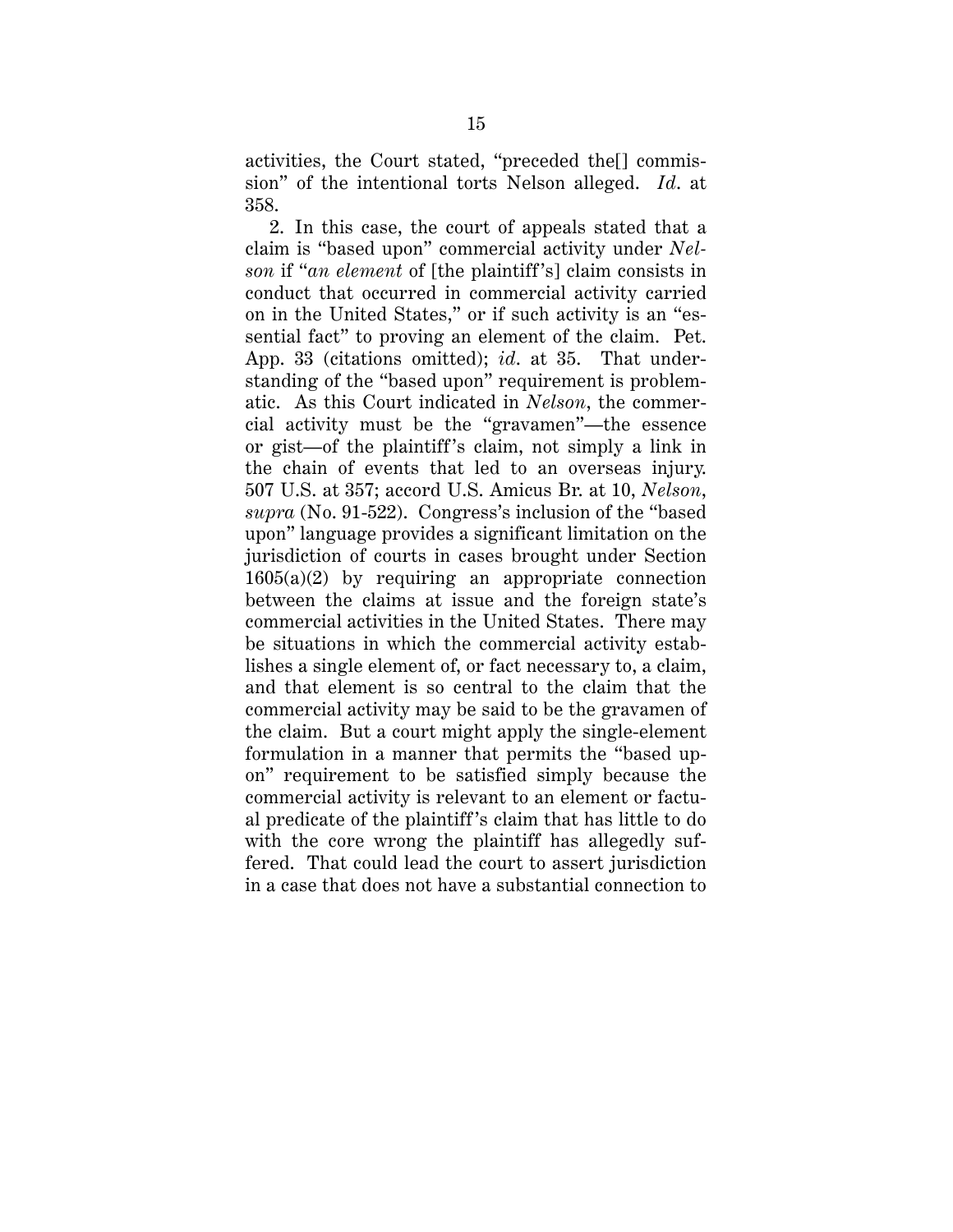the foreign state's commercial activity in the United States.

The court of appeals' application of the singleelement standard in this case also appears to have been unduly permissive. The court focused on whether the ticket sale in the United States established a fact necessary to an element of each of respondent's claims. Pet. App. 33-40. The court concluded that respondent's claims were "based upon" the sale of the Eurail pass because, under California law, that sale was necessary to (1) establish a heightened duty of care for petitioner as a common carrier for purposes of respondent's negligence claim, and (2) to establish the existence of a transaction between seller and consumer for purposes of respondent's strict-liability and breach-of-implied-warranty claims. *Id*. at 34-40. It is doubtful that the sale of a rail pass in the United States should be considered the gravamen of respondent's claims, as those claims focus on the events in Austria that caused respondent's injury there.

It is difficult to reach a definitive conclusion on this issue, however, because the parties and the court did not analyze the elements of respondent's claims in any detail. As an initial matter, it is not clear that the court was correct in concluding that California, not Austrian, law governs respondent's claims. <sup>2</sup> Neither party appears to have addressed which jurisdiction's law should apply. Pet. C.A. Br. 40-43; Resp. C.A. Re-

 $\overline{a}$ 

<sup>&</sup>lt;sup>2</sup> Contrary to the court's assertion, Pet App. 34 n.14, the FSIA's provision that a non-immune foreign state "shall be liable in the same manner and to the same extent as a private individual under like circumstances," 28 U.S.C. 1606, does not indicate that the forum state's law should apply regardless of choice-of-law principles.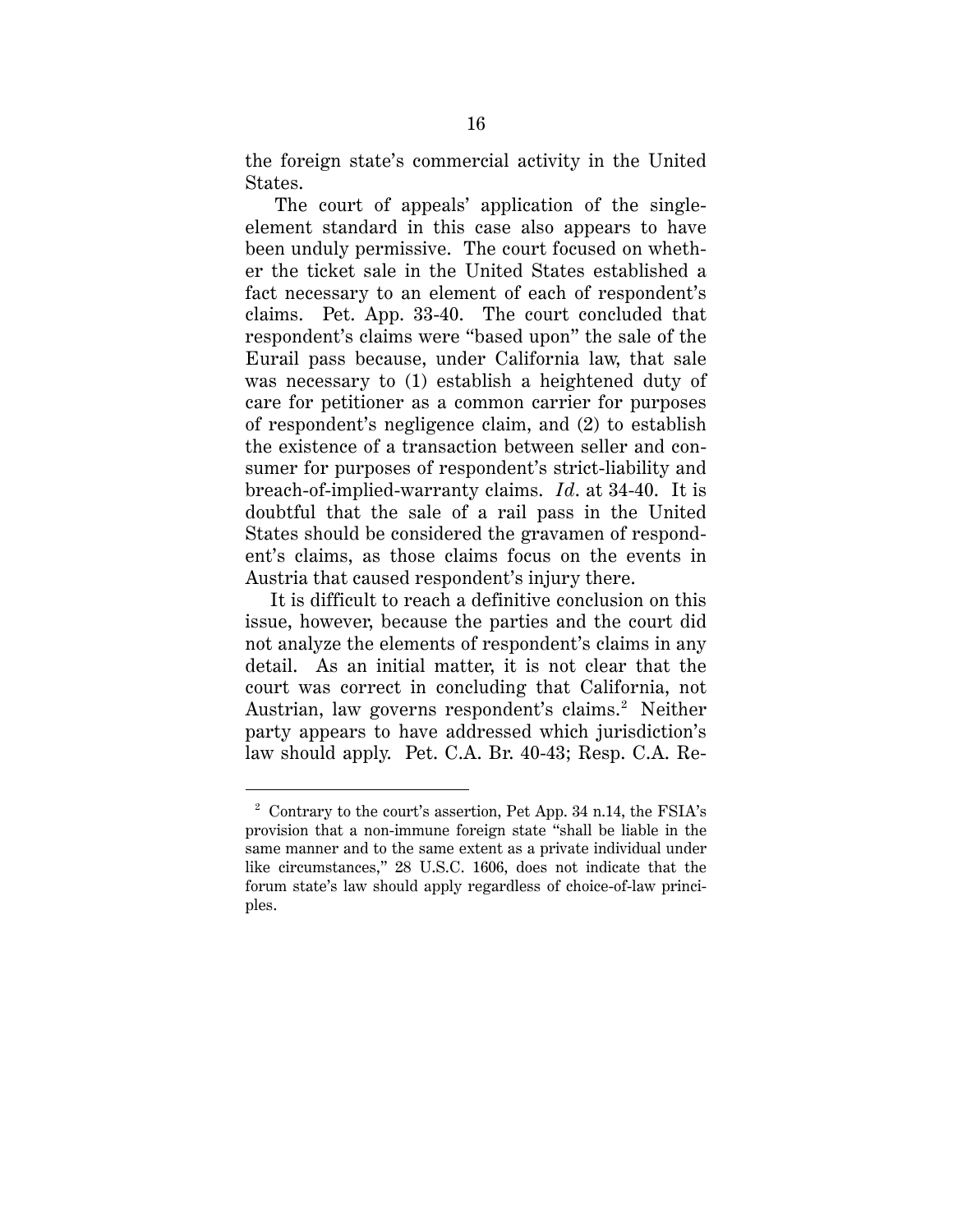ply Br. 6-10. The court's cursory choice-of-law analysis, while assertedly based on the Restatement (Second) of Conflict of Laws (1971) (Restatement), did not weigh all relevant factors or explain why California's interest outweighed Austria's, even though respondent was injured in Austria and her claims concern the duties of common carriers in Austria and the adequacy of Austrian transportation facilities and safety measures. See Pet. App. 34 n.14; cf. Restatement §§ 6, 145; *Doe* v. *Exxon Mobil Corp*., 654 F.3d 11, 70 (D.C. Cir. 2011) (under Restatement, forum where injury occurred presumptively has stronger interest in personal-injury claims), vacated on other grounds, 527 Fed. Appx. 7 (D.C. Cir. 2013).

Even assuming that the court of appeals correctly concluded that California law applies, the court's analysis of the role that the sale of the rail pass plays in each of respondent's claims under California law was incomplete. The court's analysis was conducted without assistance from the parties, who did not discuss the state-law elements of respondent's claims or address how the Eurail pass sale related to those claims, except at the highest level of generality. See Pet. C.A. Br. 40-43 (arguing that none of respondent's claims were based on pass sale because claims concerned subsequent alleged torts); Resp. C.A. Reply Br. 6-9 (stating that pass purchase was necessary to negligence claim, without discussing other claims). Thus, although the court opined that the purchase of the Eurail pass was an "essential fact" for respondent's negligence claim because the purchase "established a common-carrier/passenger relationship" and therefore a heightened duty of care, Pet. App. 34-35, it is not clear that the purchase of a ticket alone is suffi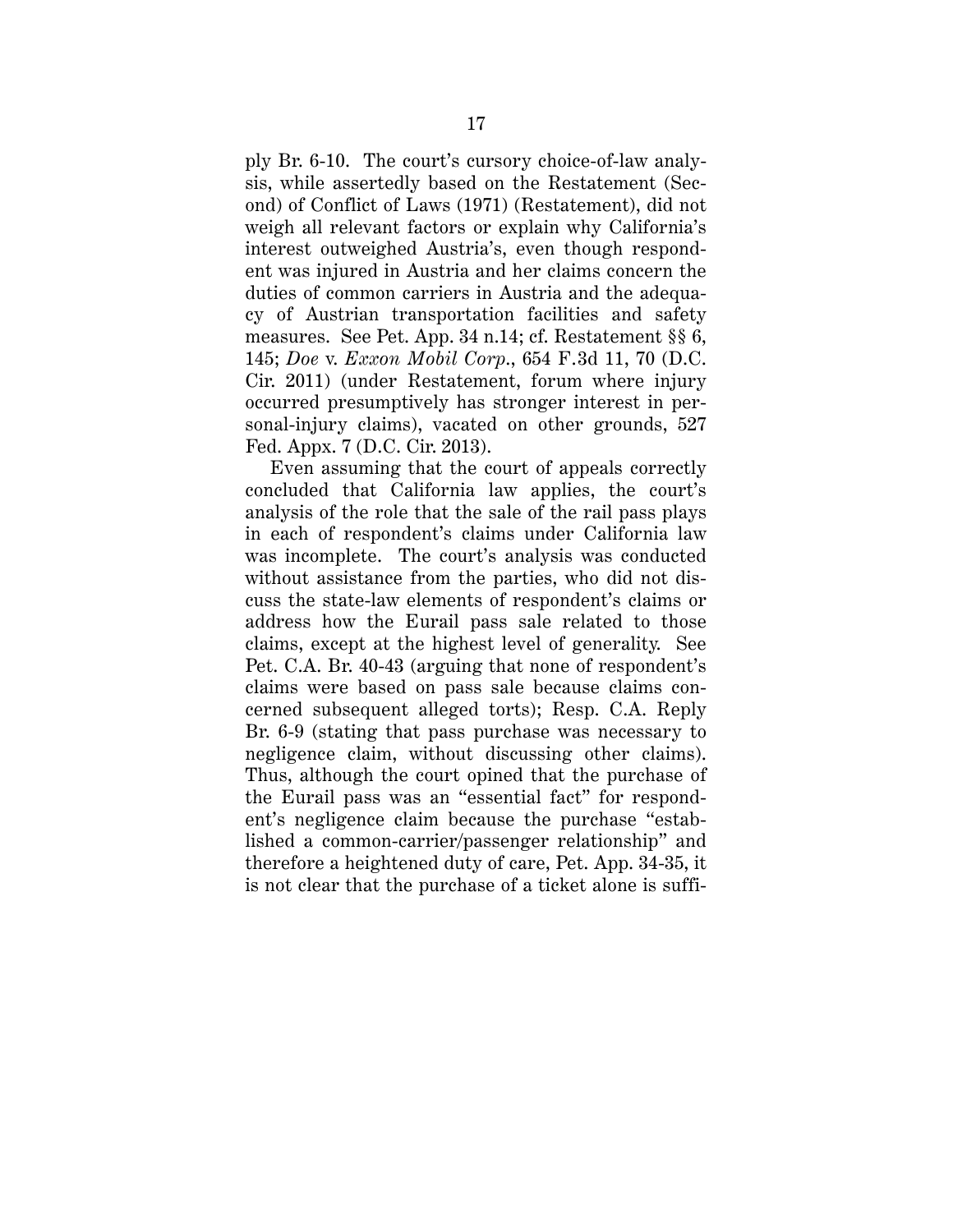cient to establish such a duty under California law, see *Orr* v. *Pacific Sw. Airlines*, 257 Cal. Rptr. 18, 21-22 (Cal. Ct. App. 1989). The court next concluded that the sale of the pass was a "necessary prerequisite" to respondent's implied-warranty claim. Pet. App. 39. The court did not address, however, whether California law treats a ticket for foreign rail transportation as containing an implied warranty of safety or fitness of railcars and platforms, and if so, whether there would be a sufficient nexus between that claim and the sale of the pass. *Ibid*. The court also assumed that a "sale of a product" is a necessary element of respondent's strict liability claims, *id*. at 38, but as the dissent pointed out, California law may permit respondent to prevail on her claim without showing that any sale took place, *id*. at 60 (citing case involving injuries to user of heavy equipment). Finally, the court did not consider whether, even if the pass sale is an "essential fact" or element of each of respondent's claims under California law, permitting jurisdiction over the claims would run afoul of *Nelson*'s holding that plaintiffs should not be permitted to "recast" claims in a manner that expands the FSIA's commercial activity exception beyond the jurisdictional limits it imposes. 507 U.S. at 363 (rejecting failure-to-warn claim as a "semantic ploy" designed to take advantage of Section  $1605(a)(2)$ ).

B. As petitioner observes (Pet. 34), the Second Circuit has used a different formulation than the Ninth Circuit to describe the "based upon" requirement. The Second Circuit has emphasized that a claim "based upon" commercial activity requires a "significant nexus" between the activity and the gravamen of the complaint that exceeds but-for causation.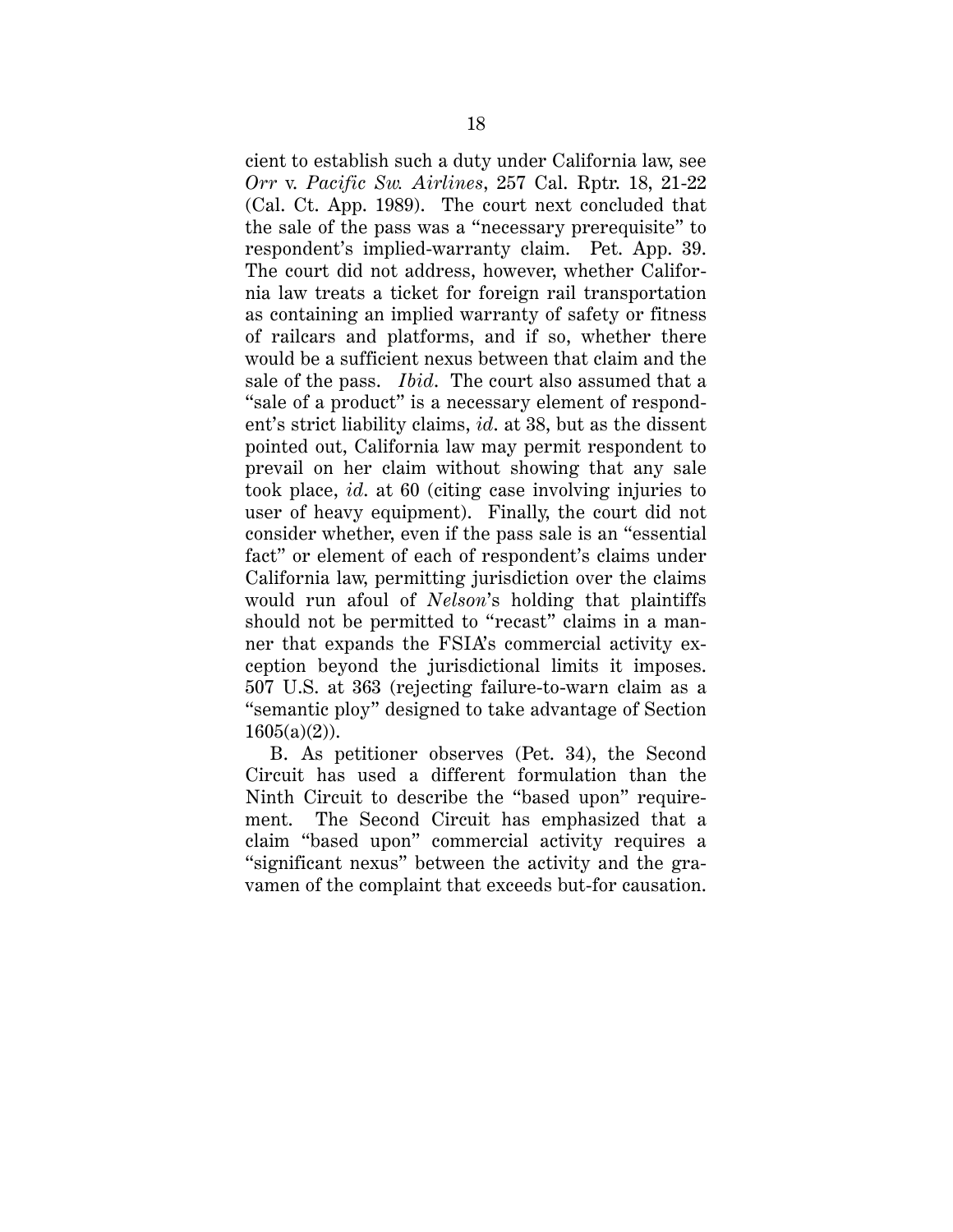*Kensington Int'l Ltd*. v. *Itoua*, 505 F.3d 147, 155 (2007) (emphasis omitted) (holding that plaintiff's claim was not based upon shipments in United States because they were not the core of the alleged conspiracy); see *Transatlantic Shiffahrtskontor GmbH* v. *Shanghai Foreign Trade Corp*., 204 F.3d 384, 390 (2d Cir. 2000), cert. denied, 532 U.S. 904 (2001). Other courts, however, have used a single-element formulation similar to that employed by the Ninth Circuit. See *Kirkham* v. *Société Air France*, 429 F.3d 288, 292- 293 (D.C. Cir. 2005) (under single-element formulation, claims for injuries suffered in French airport were "based upon" ticket sale in United States); *BP Chems. Ltd*. v. *Jiangsu Sopo Corp*., 285 F.3d 677, 682 (8th Cir.) ("only one element of a plaintiff's claim must concern commercial activity"), cert. denied, 537 U.S. 942 (2002).

The extent to which those different formulations reflect substantive disagreements as to the content of the "based upon" requirement is unclear, however, because each case concerns distinct claims and varying degrees of connection between the commercial activity and one or more elements of the plaintiff's claims. In the one post-*Nelson* decision involving facts materially similar to those presented here, the D.C. Circuit, like the Ninth Circuit here, concluded that the plaintiff's tort claims were "based upon" the defendant's sale of a ticket in the United States.<sup>3</sup> See *Kirkham*, 429 F.3d at 292-293. 4

 $\overline{a}$ 

<sup>3</sup> Petitioner relies on *Daimler AG*, in arguing (Reply Br. 1-2) that if it were privately owned, it would not be subject to jurisdiction in U.S. courts for an injury occurring in Austria. *Daimler* held that a private foreign company alleged to have committed torts abroad was not subject to *general* personal jurisdiction based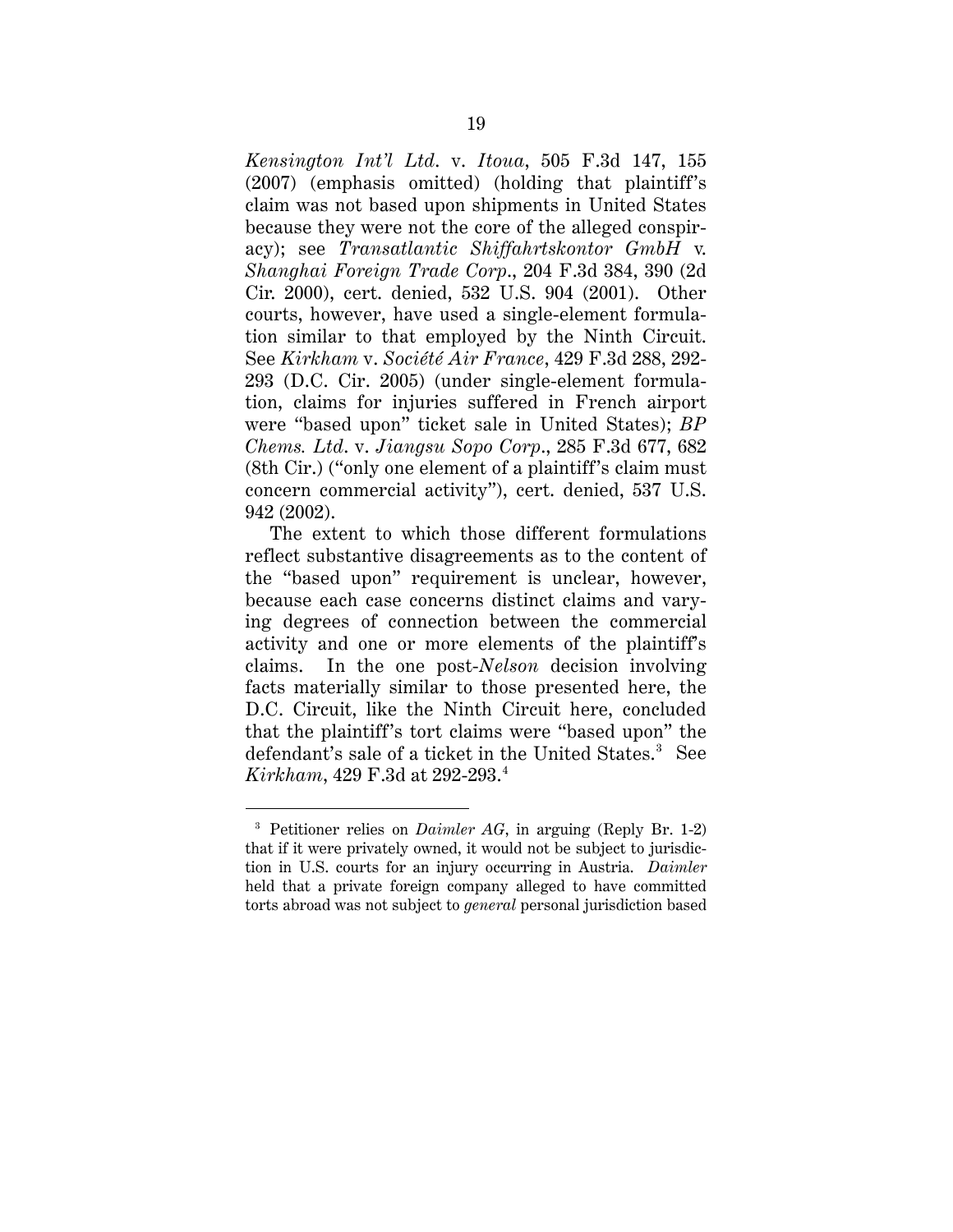C. For several reasons, this case does not present an appropriate vehicle to resolve any conflict among the courts of appeals.

First, whatever formulation is used to elaborate on the "based upon" requirement, determining whether a plaintiff 's claims are "based upon" commercial activity requires an understanding of both the elements of the claims and of how the commercial activity relates to those elements. See *Kensington*, 505 F.3d at 156-157; *BP Chems.*, 285 F.3d at 683-684. Here, however, it is unclear that the court was correct to apply California law in the first place, but petitioner has not challenged that antecedent conclusion. See Pet. i. Moreover, respondent has not explained the precise state-law theories on which her claims rest or how the sale of the rail pass relates to the elements of each claim, and petitioner has addressed those issues only at a high level of generality. As a result, the court of appeals' analysis of respondent's claims may reflect a mistaken understanding of the governing law, and of respondent's theories under California law, even if that law applies. See pp. 16-18, *supra*.

 $\overline{a}$ 

solely on the sales activities of a U.S. subsidiary. 134 S. Ct. at 759- 760. Because the FSIA's commercial activity exception requires that the plaintiff's claim be "based upon" the foreign state's commercial contacts with the United States, however, the more relevant private-entity analog is specific jurisdiction, which requires that the plaintiff's suit "aris[e] out of or relat[e] to the defendant's contact[] with the forum." *Helicopteros Nacionales de Colombia, S.A.* v. *Hall*, 466 U.S. 408, 414 n.8 (1984).

<sup>4</sup> Two other courts reached the same conclusion before *Nelson*. See *Santos* v. *Compagnie Nationale Air France*, 934 F.2d 890, 893 (7th Cir. 1991); *Barkanic* v. *General Admin. of Civil Aviation of China*, 822 F.2d 11, 13 (2d Cir.), cert. denied, 484 U.S. 964 (1987).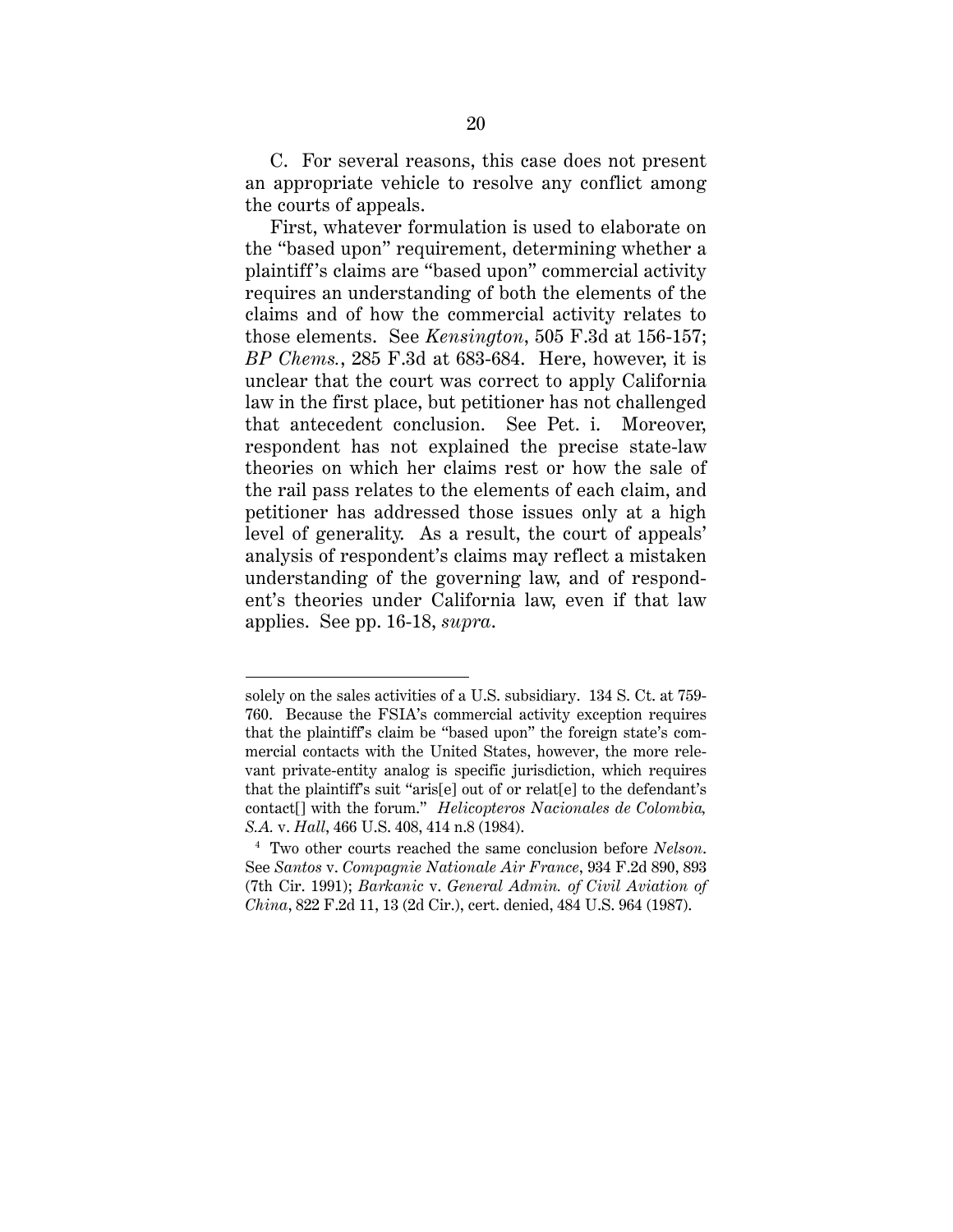This case would therefore be a poor vehicle in which to address the meaning of the "based upon" standard. Given the case-specific nature of the inquiry and the difficulty of clarifying the standard with any one verbal formulation, the ideal vehicle would be one in which the Court could give concrete guidance to lower courts by applying the standard to the claims at issue. The lack of development below and consequent uncertainty about respondent's theories of her claims would make any such application difficult in this case.

Second, the district court may dismiss this case based on alternative grounds it has not yet considered, including forum non conveniens and international comity. See Pet. App. 7. Although the court of appeals' conclusion that California has a "strong interest" in the suit for purposes of its choice-of-law analysis, *id*. at 35 n.14, may be relevant to the forum non conveniens and comity inquiries, the district court should have the opportunity to consider those questions in the first instance. It appears that at least some of the factors relevant to forum non conveniens, such as the location of the evidence and witnesses, would weigh in favor of dismissal. See generally *Carijano* v. *Occidental Petroleum Corp*., 643 F.3d 1216, 1229-1234 (9th Cir. 2011), cert. denied, 133 S. Ct. 1996 (2013).

Finally, cases raising the "based upon" question in the context presented here—*i.e.*, where a plaintiff brings suit in the United States after purchasing a foreign travel ticket in the United States—arise only infrequently, and they will likely become rarer in the future. As this Court has observed, forum-selection clauses are often included in form ticket contracts for travel in order to limit the forums in which the carrier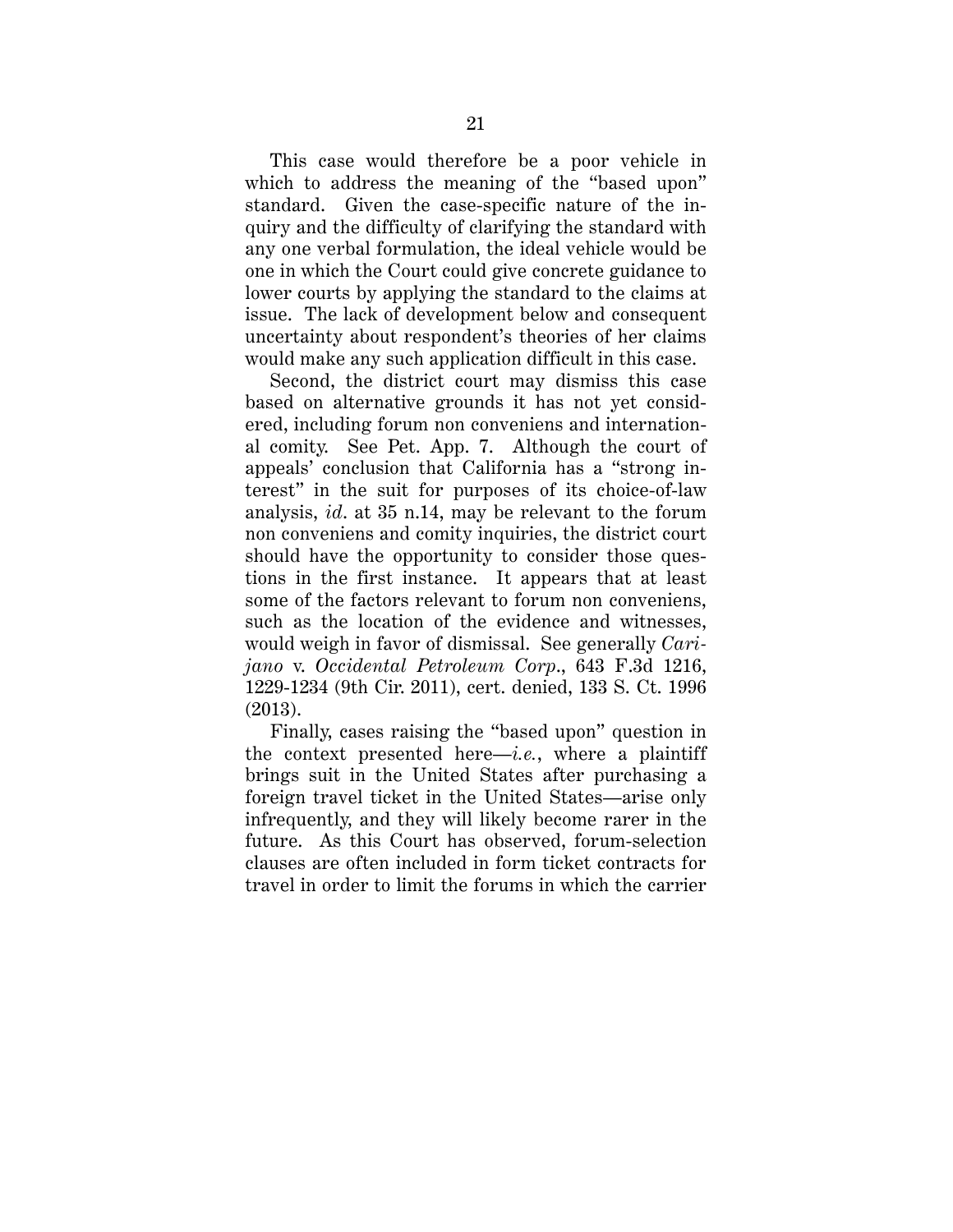can be sued, and such clauses are enforceable when reasonable. See *Carnival Cruise Lines, Inc.* v. *Shute*, 499 U.S. 585, 593-594 (1991); *UNC Lear Servs., Inc.* v. *Kingdom of Saudi Arabia*, 581 F.3d 210, 219 (5th Cir. 2009), cert. denied, 559 U.S. 971 (2010). Although it is unclear whether the pass at issue in this case contains a forum-selection clause, carriers may be able to use such clauses to ensure that passenger claims are brought in the carriers' chosen forum.

Indeed, multi-country Eurail passes like the one at issue here now expressly provide that they are governed by the Convention concerning International Carriage by Rail and the Uniform Rules concerning the Contract of International Carriage of Passengers by Rail. See *Eurail Pass Conditions of Use*, http:// www.eurailgroup.org/Rail%20Passes/~/media/CoU\_20 14/Eurail%20Pass%20%20%20COU%202014.ashx (last visited Dec. 4, 2014); Int'l Rail Transp. Comm. Amicus Br. 6-11. Under the Uniform Rules, a plaintiff must file suit in the forum of the defendant carrier's residence. *Convention concerning International Carriage by Rail: Uniform Rules concerning the Contract of International Carriage of Passengers by Rail (CIV)*, Tit. VI, art. 57, at 34 (July 1, 2006), http://www. cit-rail.org/en/rail-transport.law/cotif/. The Uniform Rules provide that carriers "shall be liable" for losses or damages resulting from personal injuries arising from rail travel. *Id*. Tit. IV, ch. I, art. 26, at 19; see *id*. art. 28, at 20.

Because the availability of forum-selection clauses makes it unlikely that suits similar to this one will arise with any frequency, this case is an unsuitable vehicle to provide additional guidance on how the "based upon" inquiry should proceed. In addition, the